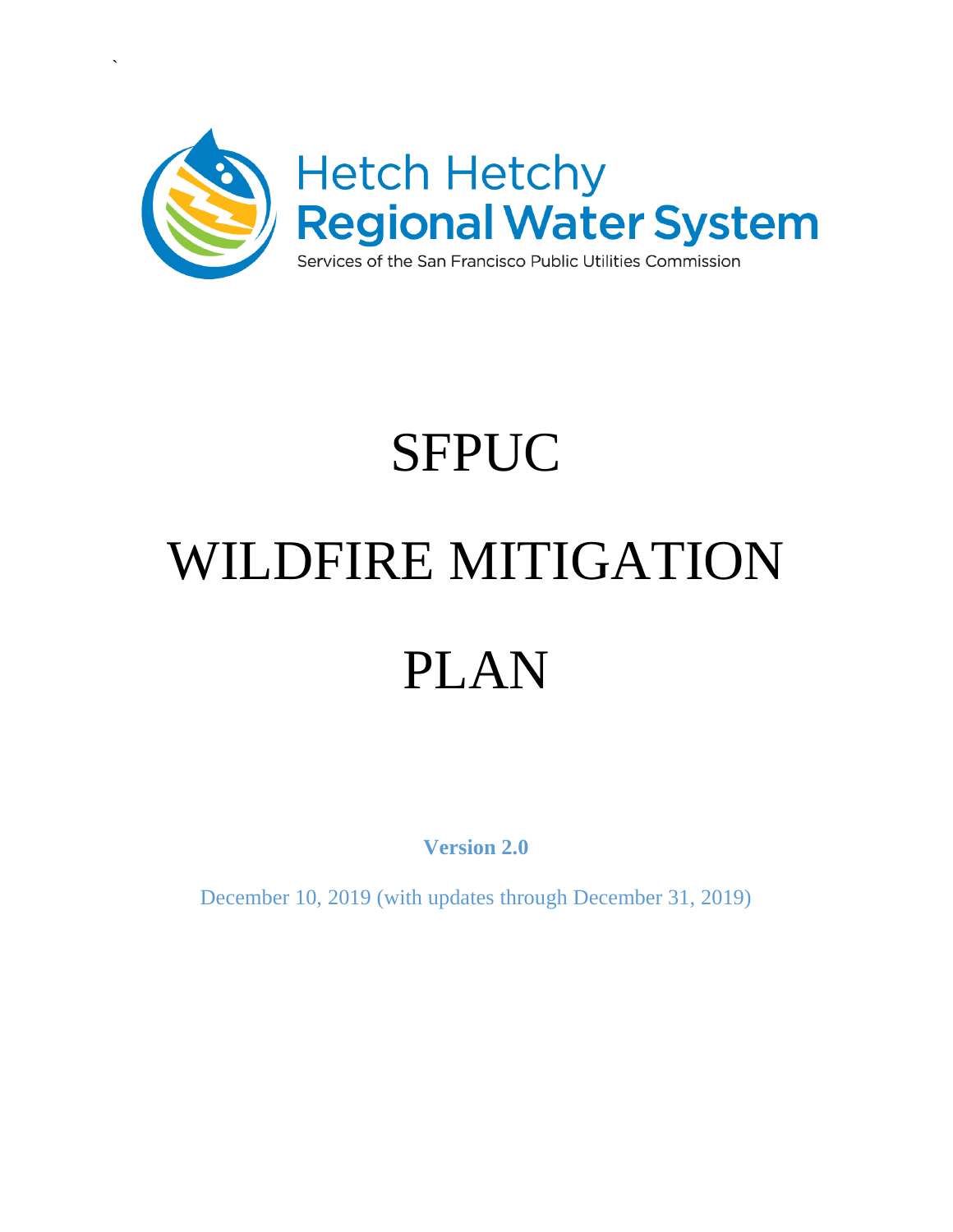# Table of Contents

| 1. |                                                                                     |
|----|-------------------------------------------------------------------------------------|
|    |                                                                                     |
|    |                                                                                     |
|    |                                                                                     |
| 2. |                                                                                     |
|    |                                                                                     |
|    |                                                                                     |
|    |                                                                                     |
| 3. |                                                                                     |
|    | A. Staff Responsibility for Fire Prevention, Response, and Investigation11          |
|    |                                                                                     |
|    |                                                                                     |
|    |                                                                                     |
|    |                                                                                     |
| 4. |                                                                                     |
|    |                                                                                     |
|    |                                                                                     |
|    | C. Particular Risks and Risk Drivers Associated with Topographic and Climatological |
|    |                                                                                     |
|    | D. Particular Risks and Risk Drivers Associated with Operational Risk Factors16     |
| 5. | WILDFIRE PREVENTATION STRATEGIES AND PROGRAMS17                                     |
|    |                                                                                     |
|    |                                                                                     |
|    |                                                                                     |
|    |                                                                                     |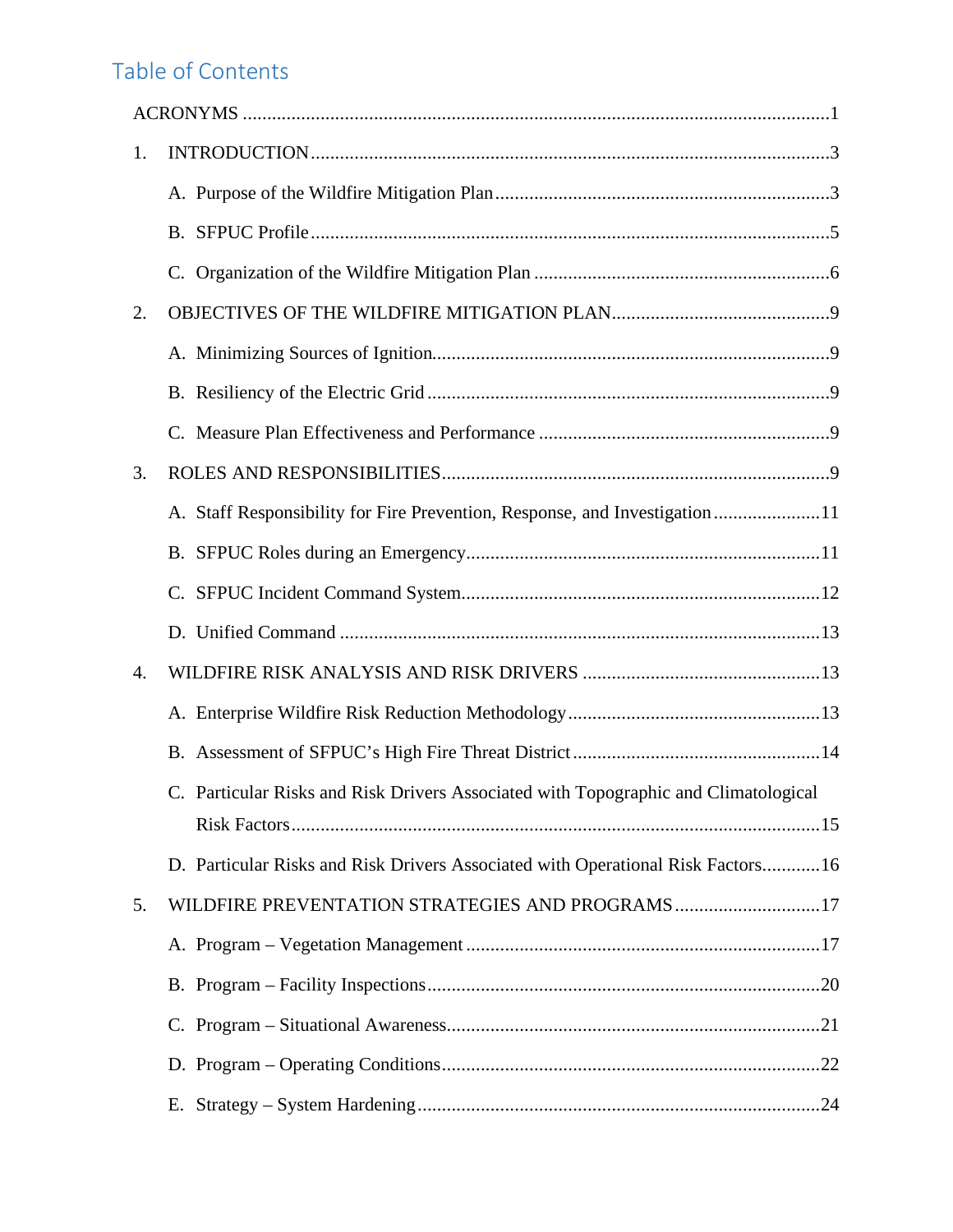|    | I. |  |
|----|----|--|
|    | J. |  |
|    |    |  |
| 6. |    |  |
|    |    |  |
|    |    |  |
|    |    |  |
|    |    |  |
|    |    |  |
| 7. |    |  |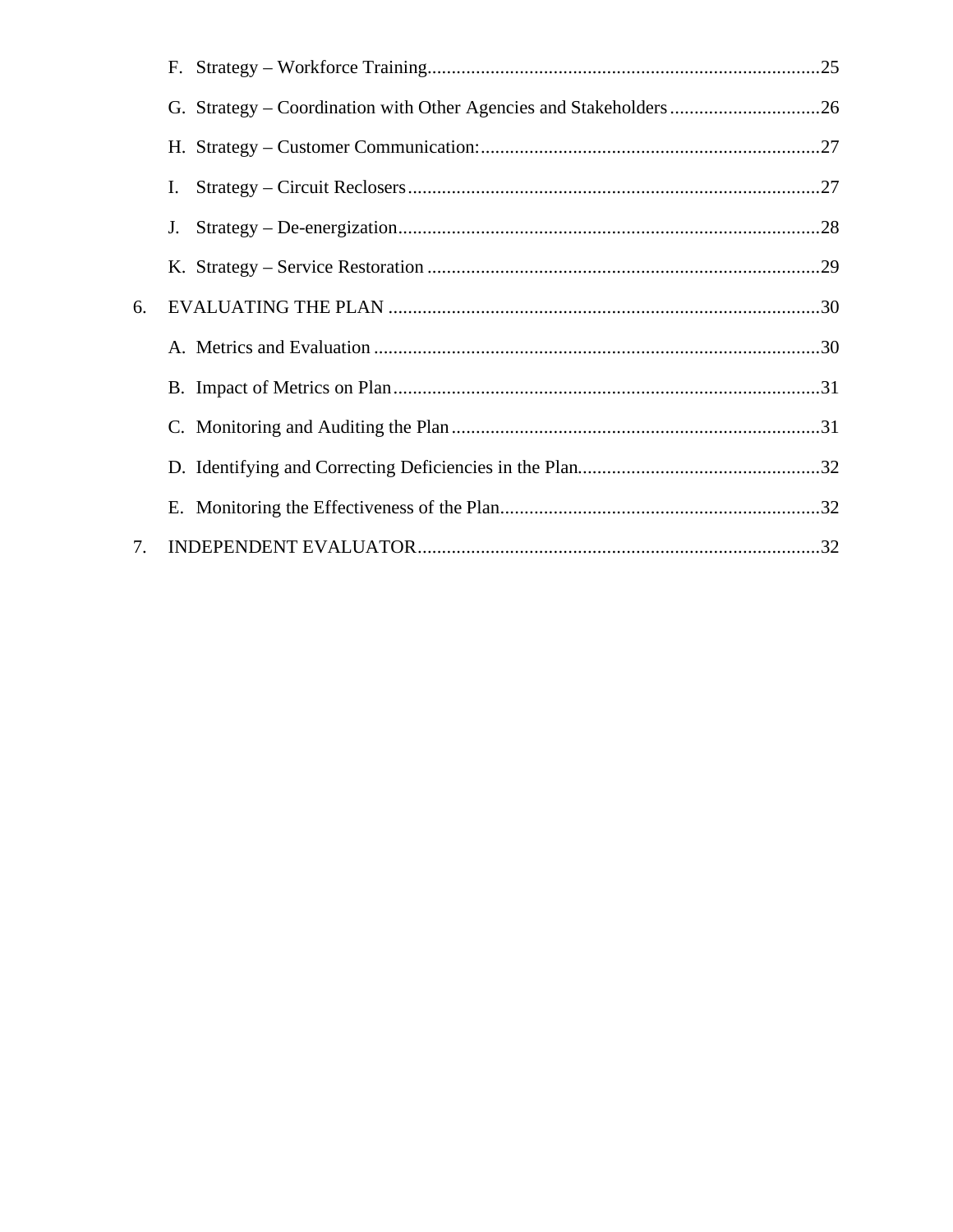# <span id="page-3-0"></span>ACRONYMS

| <b>BLM</b>                                                       | <b>Bureau of Land Management</b>                                                                                                                                          |  |  |  |
|------------------------------------------------------------------|---------------------------------------------------------------------------------------------------------------------------------------------------------------------------|--|--|--|
| <b>CAL FIRE</b>                                                  | California Department of Forestry and Fire Prevention                                                                                                                     |  |  |  |
| <b>CCSF</b>                                                      | City and County of San Francisco                                                                                                                                          |  |  |  |
| <b>Commission</b>                                                | <b>SFPUC Commission</b>                                                                                                                                                   |  |  |  |
| <b>CMMS</b><br><b>Computerized Maintenance Management System</b> |                                                                                                                                                                           |  |  |  |
| <b>CPUC</b>                                                      | California Public Utilities Commission                                                                                                                                    |  |  |  |
| <b>ESF</b>                                                       | <b>Emergency Support Functions</b>                                                                                                                                        |  |  |  |
| <b>ESO</b>                                                       | Electrical Safety Orders, State of California                                                                                                                             |  |  |  |
| <b>FAC-003-4</b>                                                 | NERC Reliability Standard: Transmission Vegetation Management                                                                                                             |  |  |  |
| GO                                                               | <b>CPUC</b> General Order                                                                                                                                                 |  |  |  |
| <b>HFT / HFTD</b>                                                | High Fire Threat / High Fire Threat District                                                                                                                              |  |  |  |
| <b>HHWP</b>                                                      | Hetch Hetchy Water and Power                                                                                                                                              |  |  |  |
| <b>HHW</b>                                                       | Hetch Hetchy Water. The portion of the Hetch Hetchy Water and Power<br>Division managed by the Water Enterprise. Commonly referred to as Hetch<br>Hetchy Water and Power. |  |  |  |
| <b>HHZ</b>                                                       | <b>High Hazard Zone</b>                                                                                                                                                   |  |  |  |
| <b>HRRR</b>                                                      | NOAA's High-Resolution Rapid Refresh Model                                                                                                                                |  |  |  |
| <b>IAP</b>                                                       | <b>Incident Action Plan</b>                                                                                                                                               |  |  |  |
| IC                                                               | <b>Incident Commander</b>                                                                                                                                                 |  |  |  |
| <b>ICS</b>                                                       | <b>Incident Command System</b>                                                                                                                                            |  |  |  |
| kV                                                               | Kilovolt                                                                                                                                                                  |  |  |  |
| <b>LiDAR</b>                                                     | Light Detection and Ranging - Survey technology for the evaluation of                                                                                                     |  |  |  |
|                                                                  | existing overhead electrical lines                                                                                                                                        |  |  |  |
| <b>Maximo</b>                                                    | <b>SFPUC's CMMS</b>                                                                                                                                                       |  |  |  |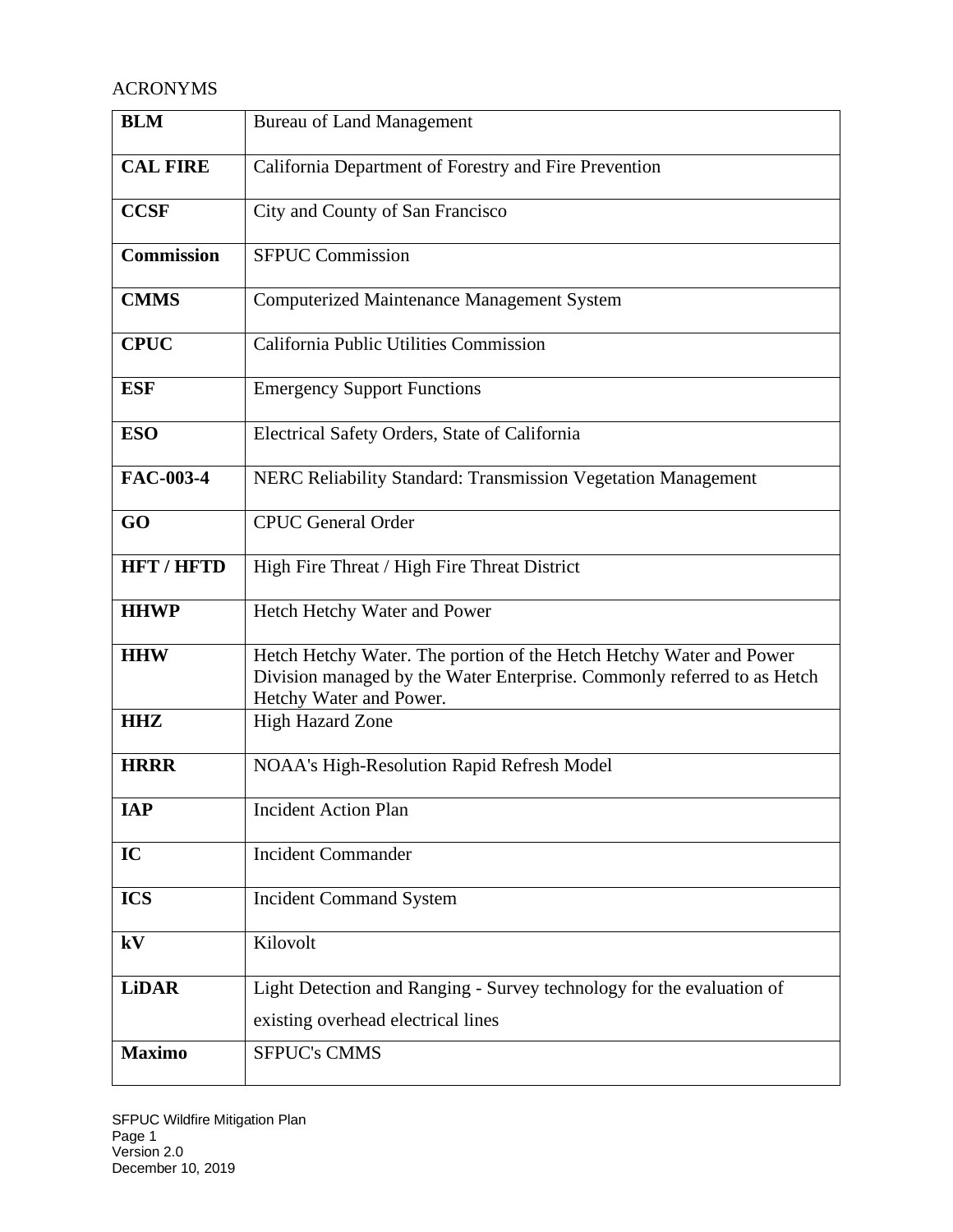| <b>NEC</b>   | <b>National Electric Code</b>                     |
|--------------|---------------------------------------------------|
| <b>NERC</b>  | North American Electric Reliability Corporation   |
| <b>NESC</b>  | National Electrical Safety Code                   |
| <b>NIMS</b>  | National Incident Management System               |
| <b>NOAA</b>  | National Oceanic and Atmospheric Administration   |
| <b>NRF</b>   | <b>National Response Framework</b>                |
| <b>NRLM</b>  | Natural Resources and Land Management             |
| <b>NWS</b>   | <b>National Weather Service</b>                   |
| PG&E         | Pacific Gas & Electric                            |
| PIO          | <b>Public Information Officer</b>                 |
| Plan         | Wildfire Mitigation Plan                          |
| <b>RFW</b>   | Red Flag Warning                                  |
| <b>SEMS</b>  | <b>Standardized Emergency Management System</b>   |
| <b>SFPUC</b> | San Francisco Public Utilities Commission         |
| <b>SRA</b>   | <b>State Responsibility Area</b>                  |
| <b>SVWTP</b> | <b>Sunol Valley Water Treatment Plant</b>         |
| <b>SWIFT</b> | <b>Southwest Interface Team</b>                   |
| <b>TVMP</b>  | <b>Transmission Vegetation Management Program</b> |
| <b>UC</b>    | <b>Unified Command</b>                            |
| <b>USFS</b>  | <b>US Forest Service</b>                          |
| <b>WMP</b>   | Wildfire Mitigation Plan                          |
| <b>WST</b>   | Water Supply and Treatment Department             |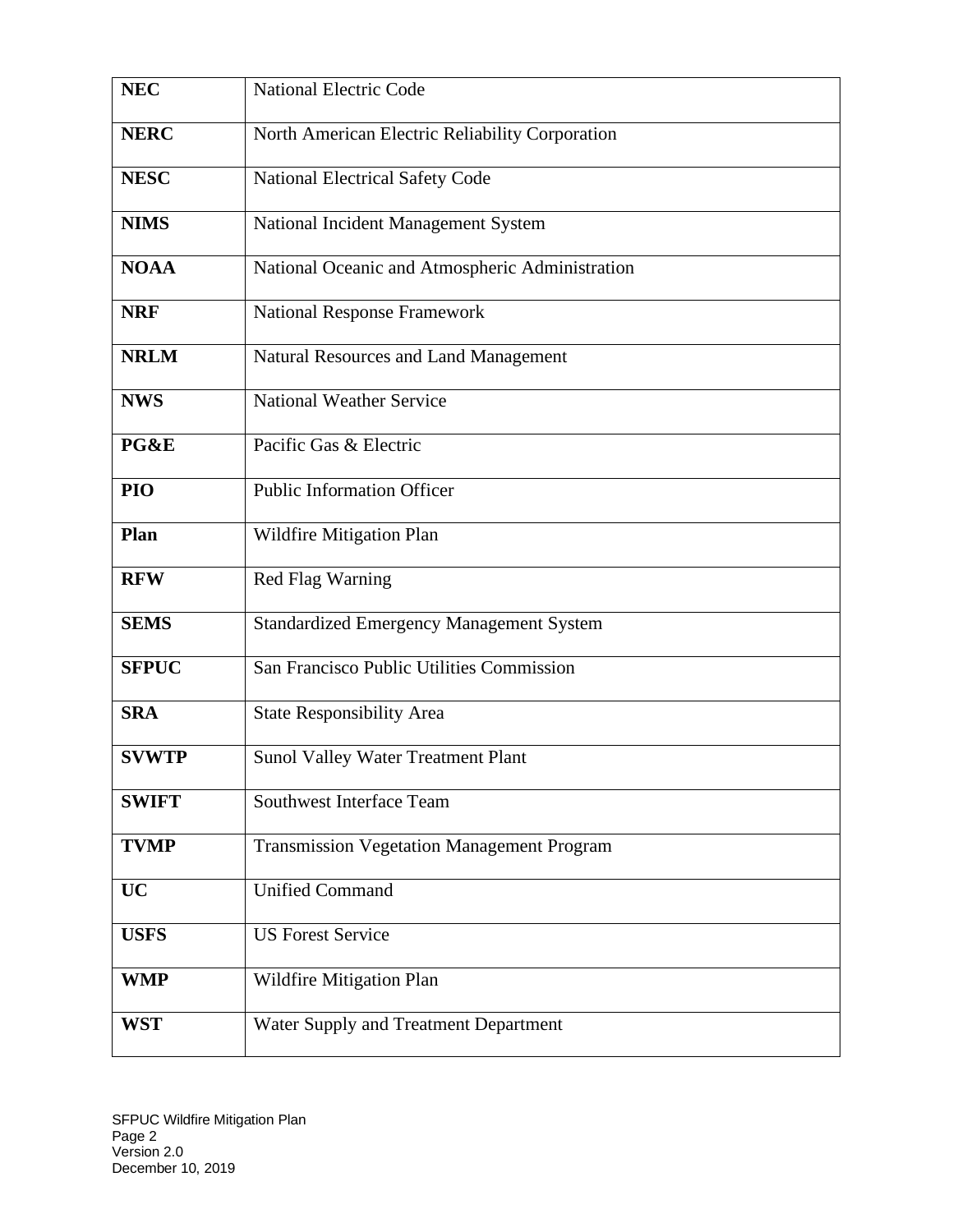#### <span id="page-5-1"></span><span id="page-5-0"></span>**1. INTRODUCTION**

#### A. **Purpose of the Wildfire Mitigation Plan**

Over the past several years California has experienced numerous catastrophic wildfires resulting in loss of human life and destruction and damage to personal property. The effects of climate change, such as hotter temperatures, more intense winds, drier fuels/vegetation are some of the contributing factors that fuel these fast moving and destructive fires. Electrical facilities of Investor Owned Utilities have been determined to be the source of ignition of many tragic incidents.

California Senate Bill (SB) 901, amended Public Utilities Code (PUC) § 8387. Section 8387(c) requires "Each local publicly owned electric utility and electrical cooperative shall construct, maintain, and operate its electrical lines and equipment in a manner that will minimize the risk of wildfire posed by those electrical lines and equipment. They will prepare a wildfire mitigation plan before January 1, 2020 and contract with a qualified independent evaluator with experience in assessing the safe operation of electrical infrastructure to review and assess the comprehensiveness of its wildfire mitigation plan. The independent evaluator (IE) shall issue a report that shall be made available on the internet website of the local publicly owned electric utility or electrical cooperative and shall present the report at a public meeting of the local publicly owned electric utility's or electrical cooperative's governing board."

This Wildfire Mitigation Plan (WMP or Plan) describes the numerous programs that the San Francisco Public Utilities Commission (SFPUC) has in place to construct, maintain and operate their electrical facilities in order to minimize the risk that their equipment could be the origin or contributing source for a catastrophic wildfire. This Plan is subject to approval by the Commission and is implemented by the SFPUC's Assistant General Manager of Water.

This plan meets or exceeds the requirements of PUC § 8387 for publicly owned electric utilities. As required, the SFPUC prepared its WMP and its Commission approved the WMP by January 1, 2020. As required, SFPUC had the Plan reviewed by an Independent Evaluator (IE) and will file the WMP with the California Wildfire Safety Advisory Board ("WSAB") on or before July 1, 2020. SFPUC will prepare and file a revised plan annually thereafter.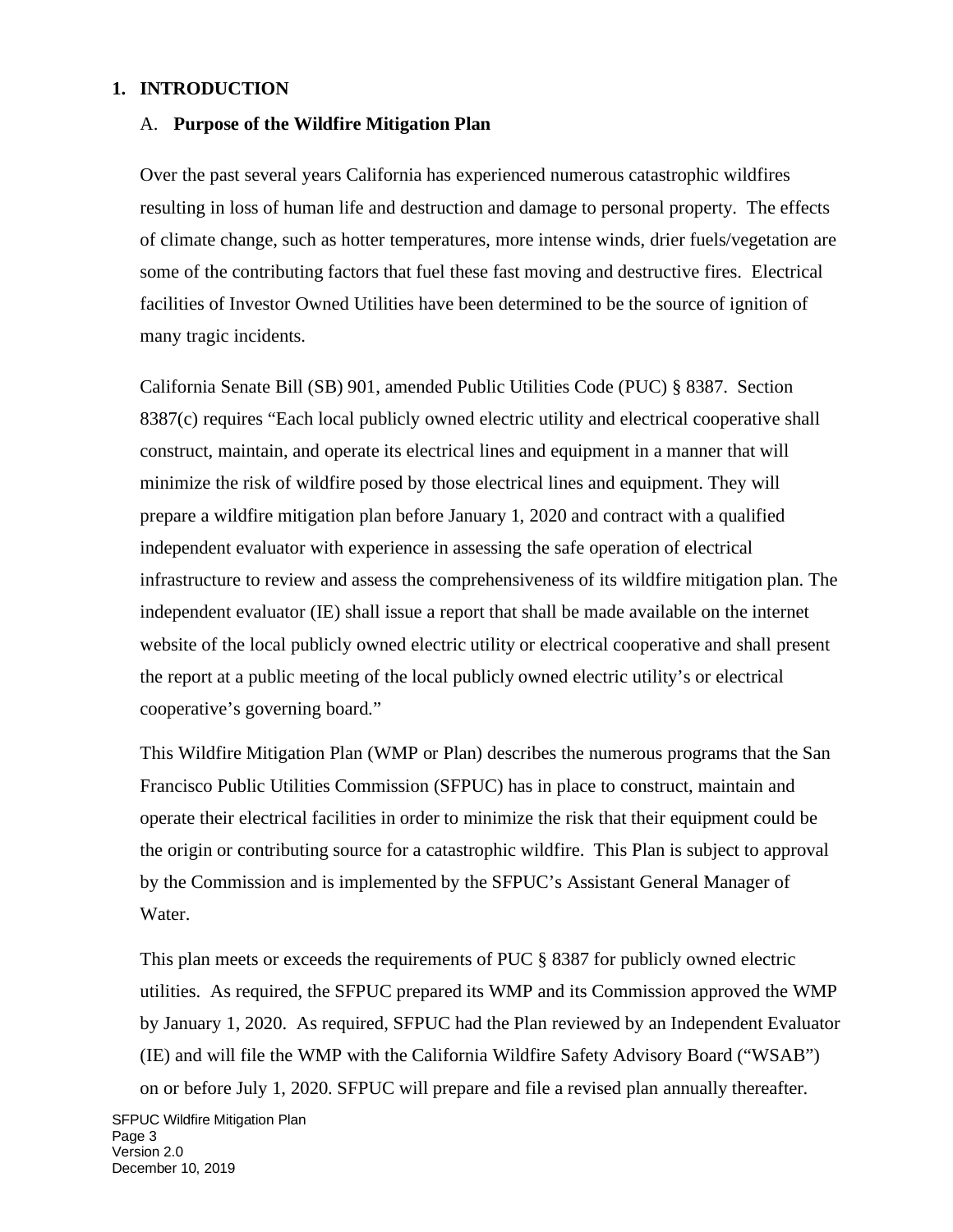The specific elements of PUC § 8387 are listed in Table 1 with the corresponding WMP sections listed that direct you to where the SFPUC describes their processes or programs to comply with the relevant requirements of PUC § 8387.

# **Table 1 – PUC § 8387 Compliance Requirements**

| <b>PUC</b>  | <b>Compliance Requirements and Corresponding Plan Sections</b>                                                                                                                                                                                                                                                                                                                                                                                                                                                                                                                                                                                                                                                                                        | Plan<br><b>Section</b>   |
|-------------|-------------------------------------------------------------------------------------------------------------------------------------------------------------------------------------------------------------------------------------------------------------------------------------------------------------------------------------------------------------------------------------------------------------------------------------------------------------------------------------------------------------------------------------------------------------------------------------------------------------------------------------------------------------------------------------------------------------------------------------------------------|--------------------------|
| 8387        |                                                                                                                                                                                                                                                                                                                                                                                                                                                                                                                                                                                                                                                                                                                                                       |                          |
| Code        |                                                                                                                                                                                                                                                                                                                                                                                                                                                                                                                                                                                                                                                                                                                                                       |                          |
| (a)         | Each local publicly owned electric utility and electrical cooperative shall construct, maintain, and<br>operate its electrical lines and equipment in a manner that will minimize the risk of wildfire posed by<br>those electrical lines and equipment.                                                                                                                                                                                                                                                                                                                                                                                                                                                                                              | All                      |
| $(b)$ $(1)$ | The local publicly owned electric utility or electrical cooperative shall, before January 1, 2020, and<br>annually thereafter, prepare a wildfire mitigation plan. After January 1, 2020, a local publicly owned<br>electric utility or electrical cooperative shall prepare a wildfire mitigation plan annually and shall<br>submit the plan to the California Wildfire Safety Advisory Board on or before July 1 of that calendar<br>year. Each local publicly owned electric utility and electrical cooperative shall update its plan annually<br>and submit the update to the California Wildfire Safety Advisory Board by July 1 of each year. At<br>least once every three years, the submission shall be a comprehensive revision of the plan. | 1.A                      |
| (2)         | The wildfire mitigation plan shall consider as necessary, at minimum, all of the following:                                                                                                                                                                                                                                                                                                                                                                                                                                                                                                                                                                                                                                                           |                          |
| (2)(A)      | An accounting of the responsibilities of persons responsible for executing the plan.                                                                                                                                                                                                                                                                                                                                                                                                                                                                                                                                                                                                                                                                  | 3.A                      |
| (2)(B)      | The objectives of the wildfire mitigation plan.                                                                                                                                                                                                                                                                                                                                                                                                                                                                                                                                                                                                                                                                                                       | 2                        |
| (2)(C)      | A description of the preventative strategies and programs to be adopted by the local publicly owned<br>electric utility or electrical cooperative to minimize the risk of its electrical lines and equipment<br>causing catastrophic wildfires, including consideration of dynamic climate change risks.                                                                                                                                                                                                                                                                                                                                                                                                                                              | 5                        |
| (2)(D)      | A description of the metrics the local publicly owned electric utility or electrical cooperative plans to<br>use to evaluate the wildfire mitigation plan's performance and the assumptions that underlie the use of<br>those metrics.                                                                                                                                                                                                                                                                                                                                                                                                                                                                                                                | 6                        |
| (2)(E)      | A discussion of how the application of previously identified metrics to previous wildfire mitigation<br>plan performances has informed the wildfire mitigation plan.                                                                                                                                                                                                                                                                                                                                                                                                                                                                                                                                                                                  | $6.B$                    |
| (2)(F)      | Protocols for disabling reclosers and deenergizing portions of the electrical distribution system that<br>consider the associated impacts on public safety, as well as protocols related to mitigating the public<br>safety impacts of those protocols, including impacts on critical first responders and on health and<br>communication infrastructure.                                                                                                                                                                                                                                                                                                                                                                                             | 5.I & 5.J                |
| (2)(G)      | Appropriate and feasible procedures for notifying a customer who may be impacted by the<br>deenergizing of electrical lines. The procedures shall direct notification to all public safety offices,<br>critical first responders, health care facilities, and operators of telecommunications infrastructure with<br>premises within the footprint of potential deenergization for a given event.                                                                                                                                                                                                                                                                                                                                                     | $5.G &$<br>5.H           |
| (2)(H)      | Plans for vegetation management.                                                                                                                                                                                                                                                                                                                                                                                                                                                                                                                                                                                                                                                                                                                      | 5.A                      |
| (2)(I)      | Plans for inspections of the local publicly owned electric utility's or electrical cooperative's electrical<br>infrastructure.                                                                                                                                                                                                                                                                                                                                                                                                                                                                                                                                                                                                                        | 5.B                      |
| (2)(J)      | A list that identifies, describes, and prioritizes all wildfire risks, and drivers for those risks, throughout<br>the local publicly owned electric utility's or electrical cooperative's service territory. The list shall<br>include, but not be limited, to both of the following:                                                                                                                                                                                                                                                                                                                                                                                                                                                                 | $\overline{\mathcal{L}}$ |
| (2)(J)(i)   | Risks and risk drivers associated with design, construction, operation, and maintenance of the local<br>publicly owned electric utility's or electrical cooperative's equipment and facilities.                                                                                                                                                                                                                                                                                                                                                                                                                                                                                                                                                       | 4.D                      |
| (2)(J)(ii)  | Particular risks and risk drivers associated with topographic and climatological risk factors throughout<br>the different parts of the local publicly owned electric utility's or electrical cooperative's service<br>territory.                                                                                                                                                                                                                                                                                                                                                                                                                                                                                                                      | 4.C                      |
| (2)(K)      | (K) Identification of any geographic area in the local publicly owned electric utility's or electrical<br>cooperative's service territory that is a higher wildfire threat than is identified in a commission fire<br>threat map, and identification of where the commission should expand a high-fire threat district based<br>on new information or changes to the environment.                                                                                                                                                                                                                                                                                                                                                                     | 4.B                      |
| (2)(L)      | A methodology for identifying and presenting enterprise wide safety risk and wildfire-related risk.                                                                                                                                                                                                                                                                                                                                                                                                                                                                                                                                                                                                                                                   | 4.A                      |
| (2)(M)      | A statement of how the local publicly owned electric utility or electrical cooperative will restore<br>service after a wildfire.                                                                                                                                                                                                                                                                                                                                                                                                                                                                                                                                                                                                                      | 5.K                      |

SFPUC Wildfire Mitigation Plan Page 4 Version 2.0 December 10, 2019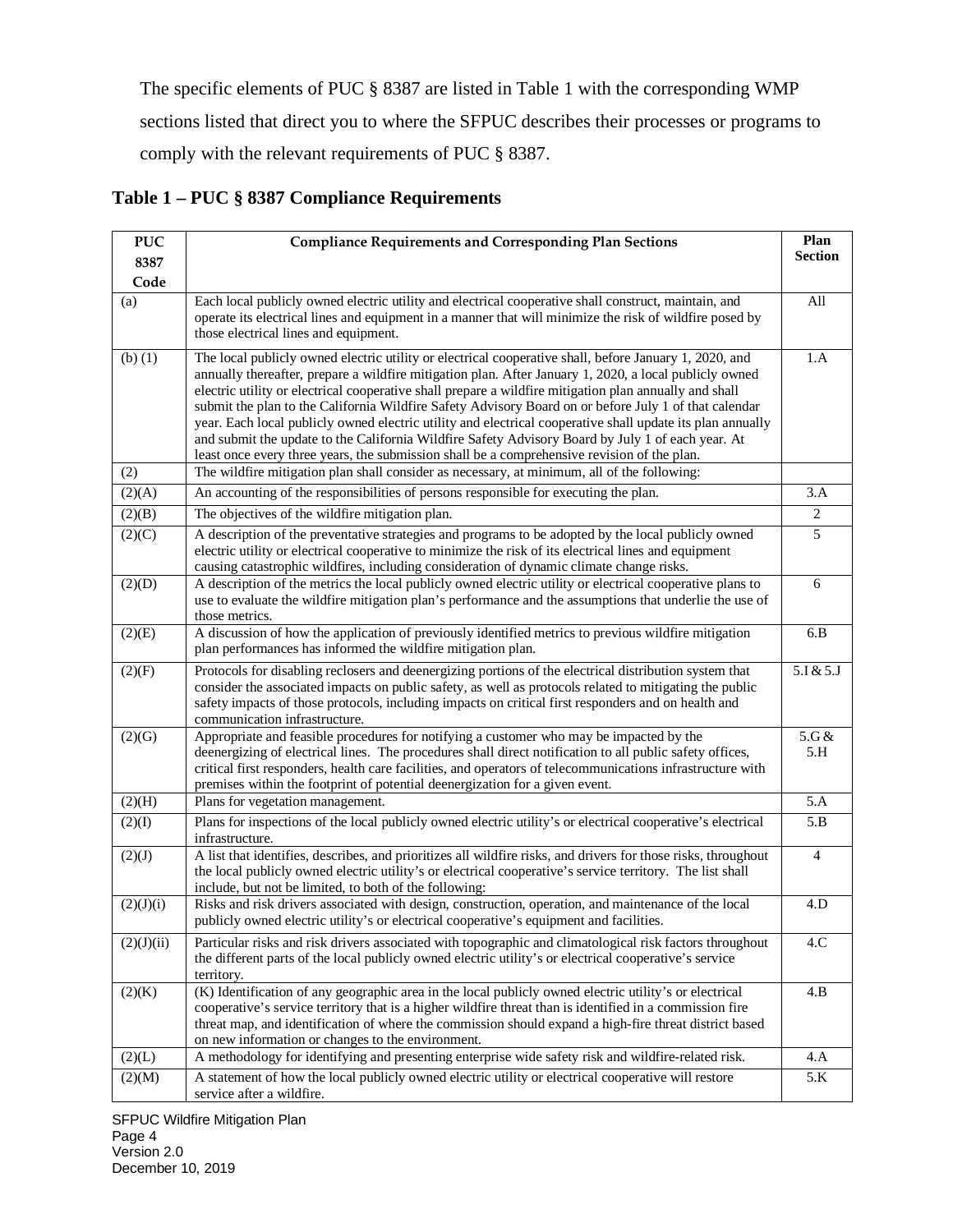| <b>PUC</b>  | <b>Compliance Requirements and Corresponding Plan Sections</b>                                                                                                                                                                                                                                                                                                                                                                                                                                                                                                                                                                | Plan           |
|-------------|-------------------------------------------------------------------------------------------------------------------------------------------------------------------------------------------------------------------------------------------------------------------------------------------------------------------------------------------------------------------------------------------------------------------------------------------------------------------------------------------------------------------------------------------------------------------------------------------------------------------------------|----------------|
| 8387        |                                                                                                                                                                                                                                                                                                                                                                                                                                                                                                                                                                                                                               | <b>Section</b> |
| Code        |                                                                                                                                                                                                                                                                                                                                                                                                                                                                                                                                                                                                                               |                |
| (2)(N)      | A description of the processes and procedures the local publicly owned electric utility or electrical<br>cooperative shall use to do all of the following:                                                                                                                                                                                                                                                                                                                                                                                                                                                                    |                |
| (2)(N)(i)   | Monitor and audit the implementation of the wildfire mitigation plan.                                                                                                                                                                                                                                                                                                                                                                                                                                                                                                                                                         | 6.C            |
| (2)(N)(ii)  | Identify any deficiencies in the wildfire mitigation plan or its implementation and correct those<br>deficiencies.                                                                                                                                                                                                                                                                                                                                                                                                                                                                                                            | 6.D            |
| (2)(N)(iii) | Monitor and audit the effectiveness of electrical line and equipment inspections, including inspections<br>performed by contractors, that are carried out under the plan, other applicable statutes, or commission<br>rules.                                                                                                                                                                                                                                                                                                                                                                                                  | 6.E            |
| (3)         | The local publicly owned electric utility or electrical cooperative shall, on or before January 1, 2020,<br>and not less than annually thereafter, present its wildfire mitigation plan in an appropriately noticed<br>public meeting. The local publicly owned electric utility or electrical cooperative shall accept<br>comments on its wildfire mitigation plan from the public, other local and state agencies, and interested<br>parties, and shall verify that the wildfire mitigation plan complies will all applicable rules, regulations,<br>and standards, as appropriate.                                         | 1.A            |
| (3)(c)      | (c) The local publicly owned electric utility or electrical cooperative shall contract with a qualified<br>independent evaluator with experience in assessing the safe operation of electrical infrastructure to<br>review and assess the comprehensiveness of its wildfire mitigation plan. The independent evaluator<br>shall issue a report that shall be made available on the internet website of the local publicly owned<br>electric utility or electrical cooperative and shall present the report at a public meeting of the local<br>publicly owned electric utility's or electrical cooperative's governing board. | 7              |

#### <span id="page-7-0"></span>B. **SFPUC Profile**

The SFPUC is a department of the City and County of San Francisco (CCSF). The SFPUC provides retail drinking water and wastewater services to the City of San Francisco, wholesale water to three Bay Area counties, green hydroelectric and solar power to Hetch Hetchy electricity customers, and retail power to residents and businesses of San Francisco through the CleanPowerSF program. SFPUC's mission is to provide their customers with high quality, efficient and reliable water, power, and sewer services in a manner that is inclusive of environmental and community interests, and that sustains the resources entrusted to their care. $<sup>1</sup>$  $<sup>1</sup>$  $<sup>1</sup>$ </sup>

Hetch Hetchy Water (HHW), a division of the SFPUC, operates the Hetch Hetchy Water and Power Project. The HHW operates and maintains a system of assets including water storage and conveyance systems, power generation facilities, power transmission and distribution systems, roads, bridges, and other ancillary facilities. The assets making up these systems start at the Hetch Hetchy Reservoir located in Yosemite National Park and span all the way to the communities of Sunol and Newark in Alameda County, including the counties of

<span id="page-7-1"></span>SFPUC Wildfire Mitigation Plan Page 5 Version 2.0 December 10, 2019 <sup>1</sup> "SFPUC About Us," San Francisco Public Utilities Commission: Our Mission. [Online]. Available: https://www.sfwater.org/index.aspx?page=161. [Accessed: 07-Apr-2020]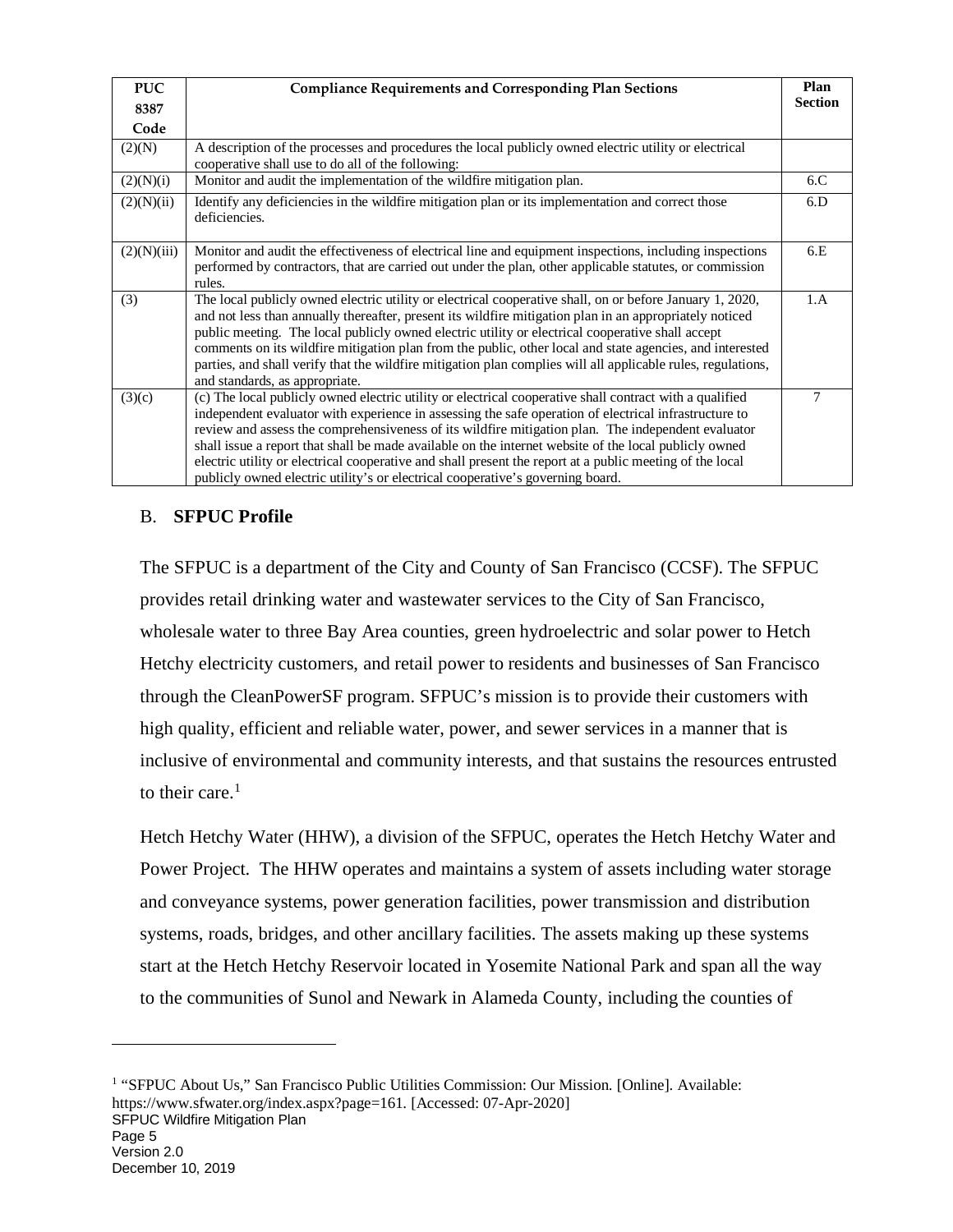Tuolumne, Stanislaus, San Joaquin, and San Mateo. HHW produces hydroelectric generation and transmits the power over the SFPUC transmission and distribution lines to the California electric grid. SFPUC serves only one customer directly from its transmission lines. Additionally, Water Supply & Treatment (WST), a division of the SFPUC, operates and maintains overhead distribution lines in Alameda and San Mateo counties.

SFPUC owns, maintains and operates approximately 163 miles of 230 and 115 kV transmission lines, and distributes electricity at 22 and 2.4 kV through overhead lines (see Figure 1). The transmission facilities are within PG&E's and Modesto Irrigation District's service territory. The distribution facilities are within PG&E's service territory, where PG&E is the energy provider. SFPUC does not serve customers in the same manner as PG&E. SFPUC transmission facilities are designed to carry energy from SFPUC-owned hydroelectric plants to the grid. SFPUC distribution facilities are designed to take energy from either SFPUC-owned transmission, or from the grid, to power SFPUC Water Enterprise operations. Approximately 54 miles of SFPUC's transmission facilities and 52.3 miles of distribution facilities are located within the CPUC designated High Fire Threat District (HFTD) Tier 2 or Tier 3. The HFTD is comprised of a High Hazard Zone, and two high firethreat areas where there is an increased risk for utility associated wildfires. The three areas are:

- Tier 1, High Hazard Zone Zones which are in direct proximity to communities, roads, and utility lines, and are a direct threat to public safety.
- Tier 2, Fire-Threat Area Depicts areas where there is an elevated risk (including likelihood and potential impacts on people and property) from utility associated wildfires.
- Tier 3, Fire-Threat Area Depicts areas where there is an extreme risk (including likelihood and potential impacts on people and property) from utility associated wildfires.

#### <span id="page-8-0"></span>C. **Organization of the Wildfire Mitigation Plan**

The SFPUC Plan includes the following programs, processes, and procedures that have been undertaken to support the SFPUC's goal of minimizing its risk that its facilities could be the origin or contributing source for a catastrophic wildfire: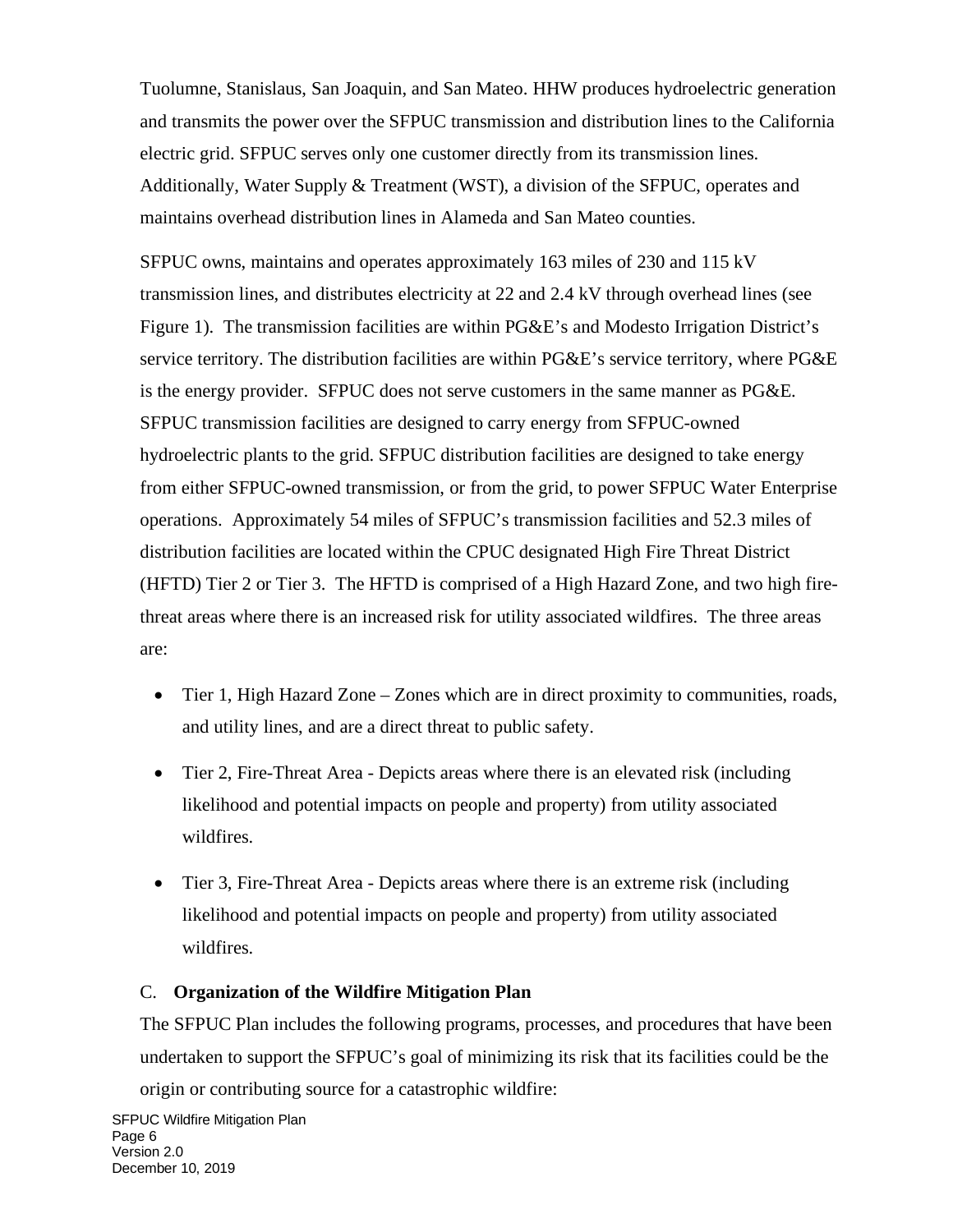- Section 2: Objectives of the Wildfire Mitigation Plan;
- Section 3: Roles and Responsibilities;
- Section 4: Wildfire Risks and Risk Drivers;
- Section 5: Wildfire Prevention Strategies and Programs;
- Section 6: Evaluating the Plan; and
- Section 7: Independent Evaluator.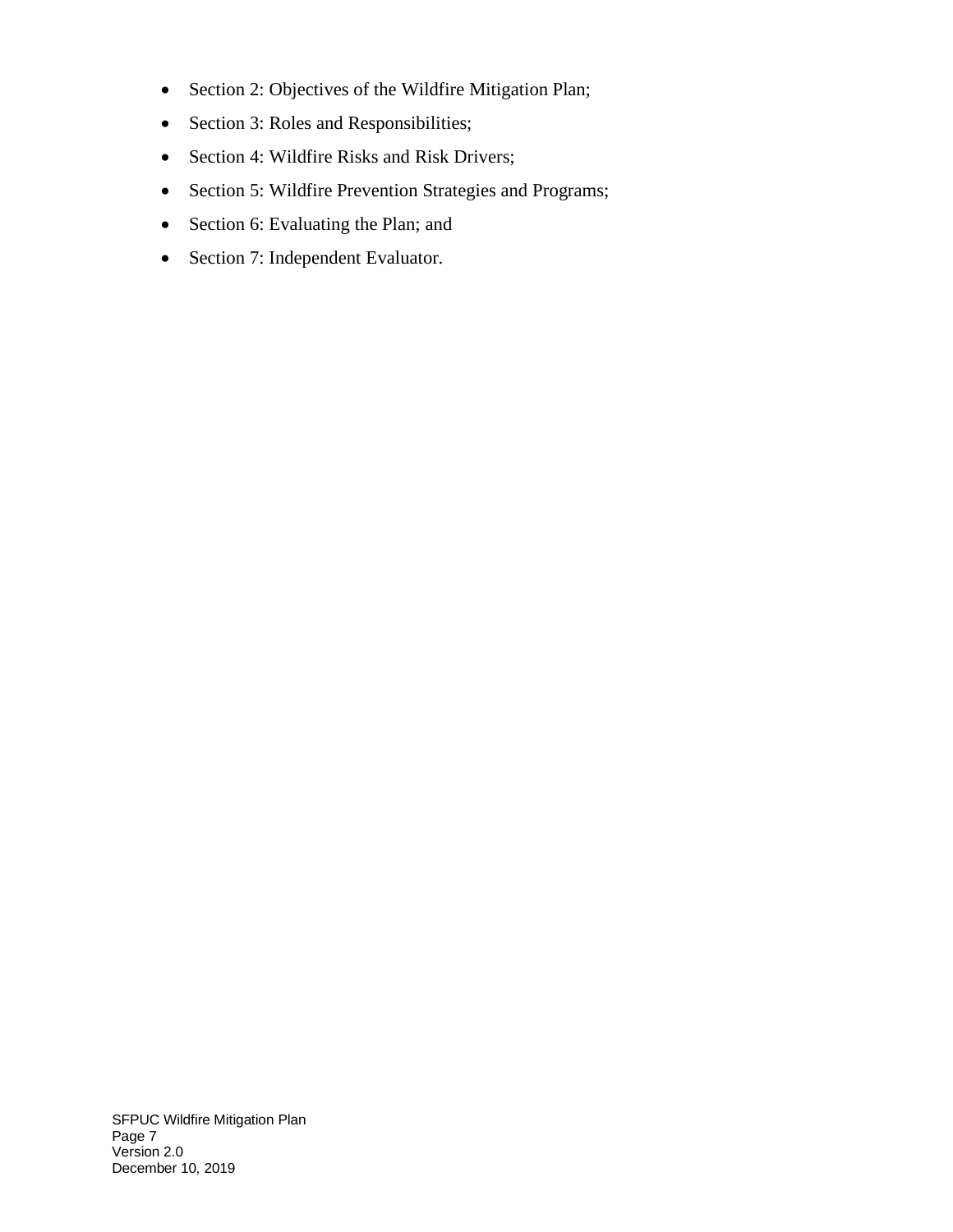

*Figure 1 - SFPUC Power System*

SFPUC Wildfire Mitigation Plan Page 8 Version 2.0 December 10, 2019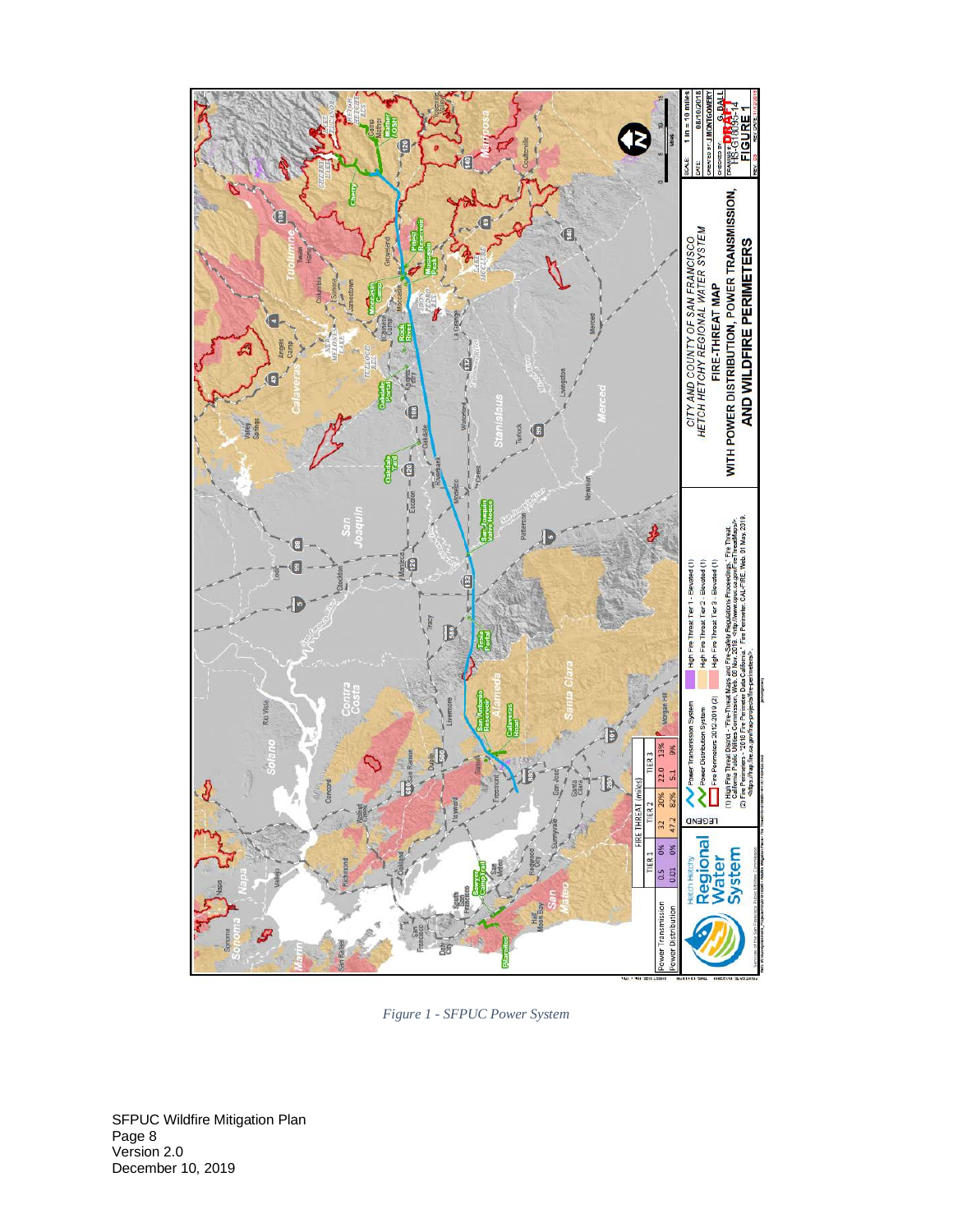#### <span id="page-11-0"></span>**2. OBJECTIVES OF THE WILDFIRE MITIGATION PLAN**

This Plan is built upon the following three principles:

#### <span id="page-11-1"></span>A. **Minimizing Sources of Ignition**

The primary objective of this Plan is to minimize the probability that the SFPUC's electrical facilities may be the origin or contributing source for the ignition of a catastrophic wildfire. The SFPUC continues to evaluate prudent and cost-effective improvements to its physical assets, operations, and training to meet this objective. The SFPUC will implement additional recommendations over time through a process of reevaluation and continuous improvement.

#### <span id="page-11-2"></span>B. **Resiliency of the Electric Grid**

The second objective of this Plan is to improve the reliability and resiliency of the electric grid. As part of the development of this Plan, the SFPUC will assess industry best practices and technologies that could reduce the likelihood of a disruption in service due to planned or unplanned events, and expediate grid recovery efforts following a major event, such as a fire.

#### <span id="page-11-3"></span>C. **Measure Plan Effectiveness and Performance**

The final objective is to measure the effectiveness and performance of SFPUC's specific wildfire mitigation strategies described in this Plan. SFPUC will monitor the performance of their Plan and make improvements as necessary to improve safety, reliability and resiliency of their system. The Plan will also help determine if more cost-effective measures would produce the same or better results.

#### <span id="page-11-4"></span>**3. ROLES AND RESPONSIBILITIES**

This section identifies the SFPUC management personnel responsible for development, approval, and implementation of this WMP and lists the operating departments responsible for carrying out the various activities described in the Plan.

- The San Francisco Public Utilities Commission has responsibility for approving this WMP.
- The SFPUC Assistant General Manager of Water has overall accountability for the development and implementation of the WMP.

SFPUC Wildfire Mitigation Plan Page 9 Version 2.0 December 10, 2019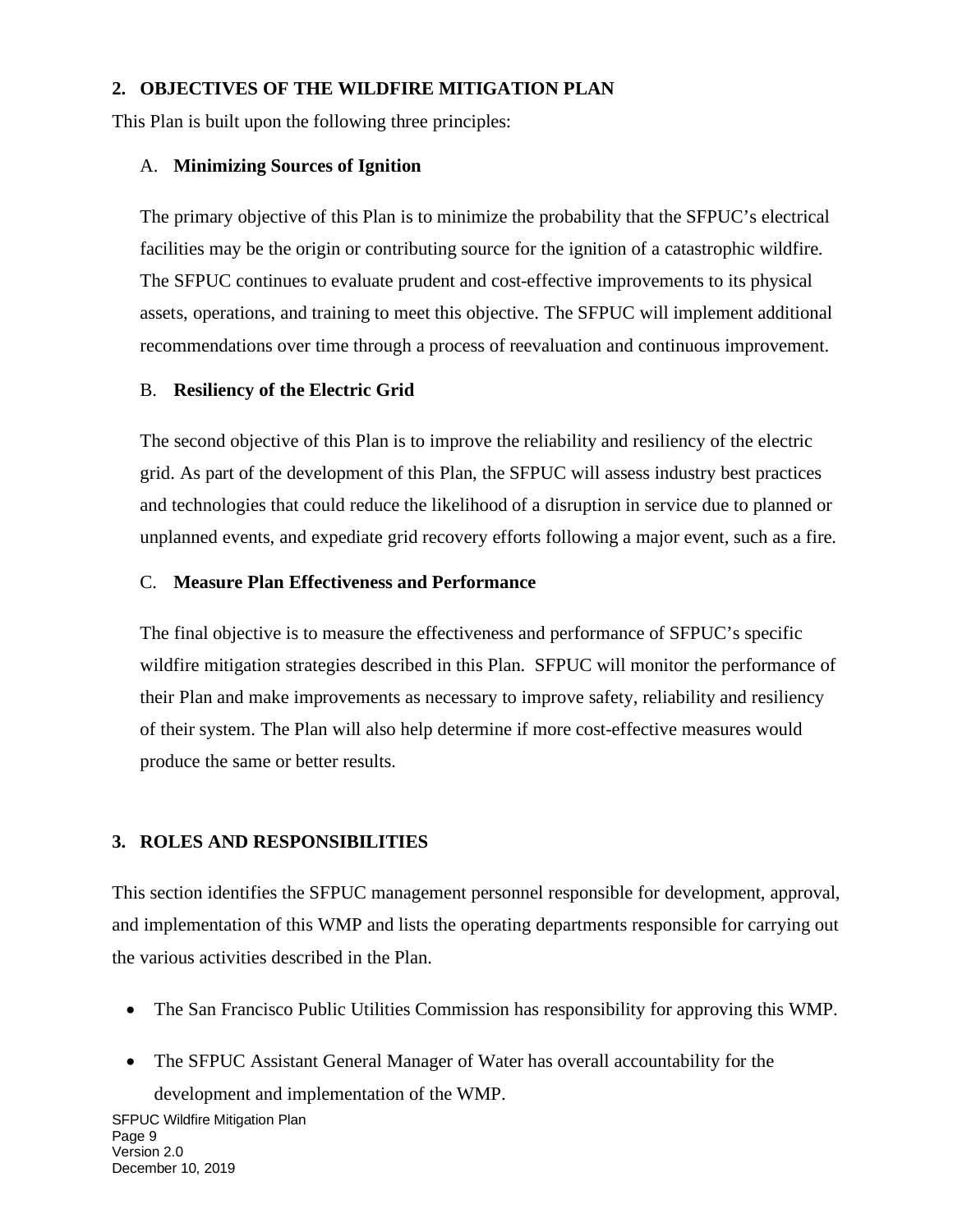• Department leads, or other designees, have responsibility for implementation of the specific components of the Plan (see Table 2).



*Figure 2 - SFPUC Organizational Structure*

#### **Table 2: Roles and Responsibilities of WMP Activities**

|                               | <b>HHW Division: All Transmission</b>  | <b>WST Division: Distribution</b>      |
|-------------------------------|----------------------------------------|----------------------------------------|
|                               | <b>Facilities and Distribution</b>     | <b>Systems Located in Alameda</b>      |
| <b>Activity</b>               | <b>Systems Located within</b>          | <b>County and San Mateo County</b>     |
|                               | <b>Tuolumne County</b>                 |                                        |
| <b>Vegetation Management</b>  | <b>HHW Operations and Maintenance</b>  | <b>NRLM</b> Manager                    |
|                               | Manager                                |                                        |
| Recloser Policy and           | <b>HHW Operations and Maintenance</b>  | <b>HHW Operations and Maintenance</b>  |
| Deenergization                | Manager                                | Manager                                |
| <b>Transmission Line</b>      | HHW Right of Way Manager; and          | N/A                                    |
| Inspections                   | <b>Vegetation Manager</b>              |                                        |
| <b>Transmission Line</b>      | <b>HHW Power Generation &amp;</b>      | N/A                                    |
| Maintenance                   | <b>Transmission Manager</b>            |                                        |
| Distribution Line             | HHW Right of Way Manager; and          | NRLM and Peninsula Area                |
| Inspections                   | <b>Vegetation Manager</b>              | Manager                                |
| Distribution Line             | HHW Power Generation &                 | HHW Power Generation &                 |
| Maintenance                   | <b>Transmission Manager</b>            | <b>Transmission Manager</b>            |
| <b>Substation Inspections</b> | HHW Power Generation &                 | WS&T Distribution &                    |
|                               | <b>Transmission Manager</b>            | Maintenance Manager                    |
| Plan Review                   | HHW Division Manager; and              | WS&T Division Manager; and             |
|                               | <b>SFPUC Assistant General Manager</b> | <b>SFPUC Assistant General Manager</b> |
|                               | of Water                               | of Water                               |
| Plan Approval                 | <b>SFPUC Commission</b>                | <b>SFPUC Commission</b>                |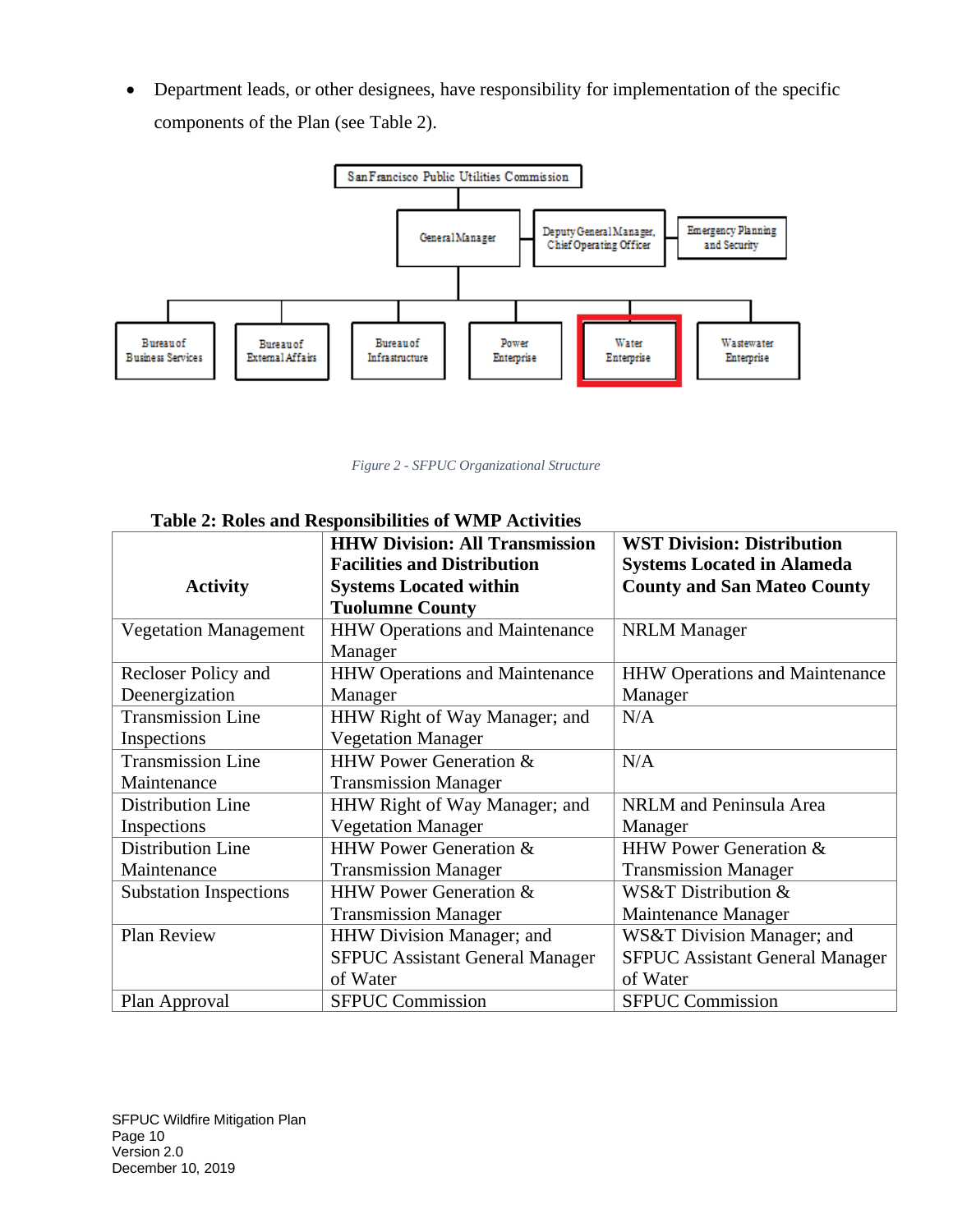# <span id="page-13-0"></span>A. **Staff Responsibility for Fire Prevention, Response, and Investigation**

Operation of its overhead electrical lines in a safe and reliable manner is a core value at SFPUC. SFPUC staff have the following responsibilities regarding fire prevention, response, and investigation:

- Conduct work in a manner that will minimize the risk of ignition for a potential wildfire;
- Take all reasonable and practicable actions to mitigate the risk of fires resulting from electric facilities or work activities;
- Coordinate with federal, state, and local fire management personnel to ensure that appropriate preventative measures are in place;
- Immediately report fires, pursuant to specified procedures;
- Take corrective action when observing or having been notified that fire protection measures have not been properly installed or maintained;
- Ensure compliance with relevant federal, state, local, and industry standard requirements;
- Ensure that wildfire data is appropriately collected; and
- Maintain adequate training programs for all relevant employees.

# <span id="page-13-1"></span>B. **SFPUC Roles during an Emergency**

The CCSF has adopted the concept of Emergency Support Functions (ESF) from the Federal National Response Framework (NRF). ESFs represent function-specific groupings of activities needed during local emergency response. Under this framework for the CCSF, the SFPUC represents the Coordinating Department for the following: "Water and Utilities" (ESF #12). In addition, SFPUC is the supporting department for "Public Works and Engineering" (ESF #3), "Emergency Management" (ESF #5), and "Mass Care, Emergency Assistance, Housing and Human Services" (ESF #6).



SFPUC Wildfire Mitigation Plan Page 11 Version 2.0 December 10, 2019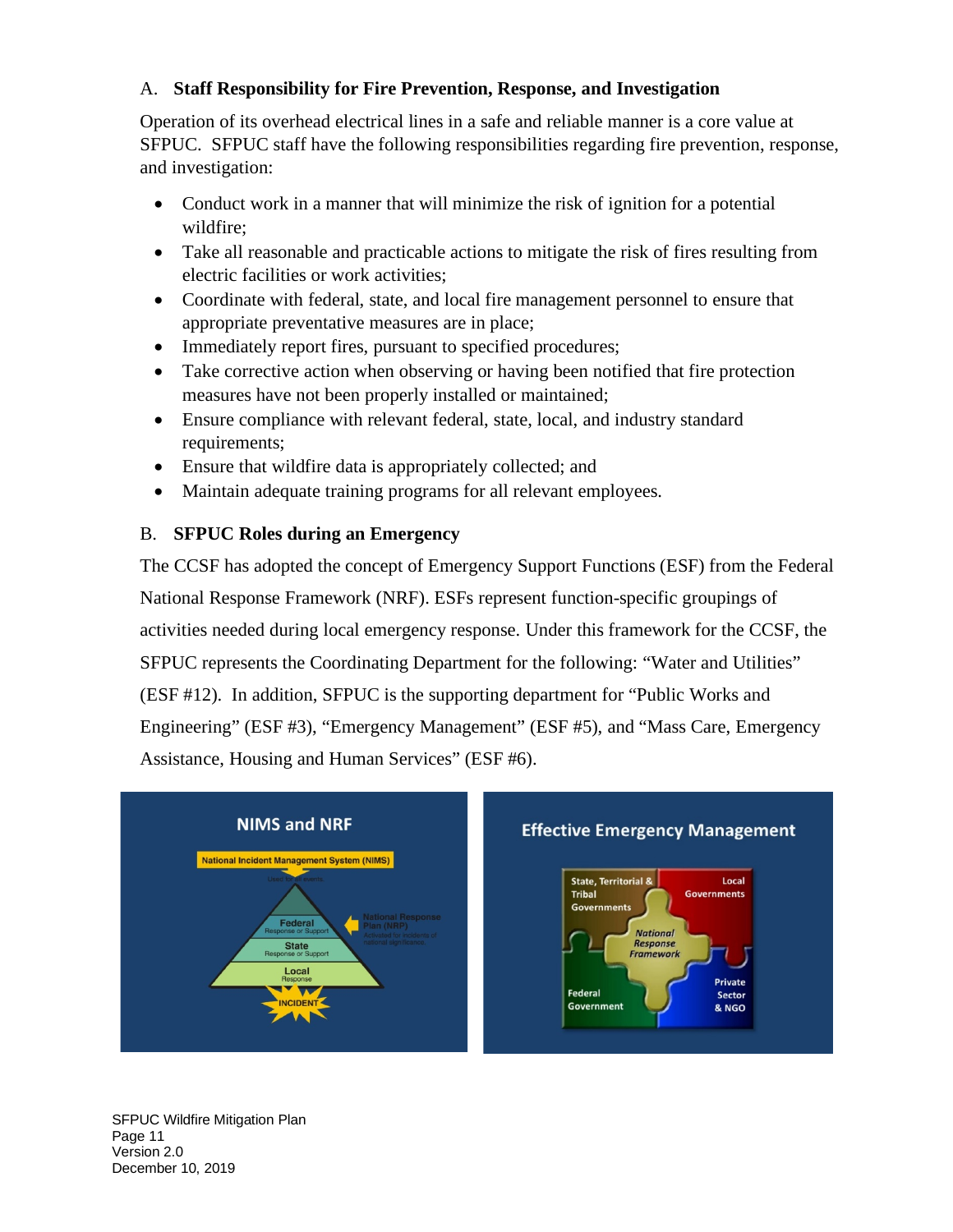#### <span id="page-14-0"></span>C. **SFPUC Incident Command System**

The SFPUC is Standardized Emergency Management System (SEMS) and National Incident Management System (NIMS) compliant and utilizes the Incident Command System (ICS) to respond to emergencies. In accordance with these requirements, the SFPUC has established a multi-tiered emergency organizational structure that utilizes the five following emergency response functions, activated as necessary:

- **Incident Command (IC):** Provides overall direction and establishes priorities and objectives. Command staff assignments include Public Information Officer (PIO), Liaison Officer, Safety Officer, and Security Officer, all in support of the IC.
- **Operations Section:** Manages tactical operations at the incident level directed toward reducing immediate hazards, saving lives and property, establishing situation control, and restoring normal conditions. This function implements priorities for operational activities established by the Command function.
- **Planning Section:** Gathers and assesses situational information and intelligence related to the incident and prepares Incident Action Plans (IAPs). IAPs set objectives for the operational period, as established by the Command function.
- **Logistics Section:** Obtains resources to support emergency response operations, including personnel, supplies, equipment, communications equipment, medical support, food, transportation, and facilities support.
- **Finance Section:** Tracks costs related to emergency response and provides procurement and administrative support for incident management activities.

<span id="page-14-2"></span>SFPUC Wildfire Mitigation Plan Page 12 Version 2.0 December 10, 2019 <sup>3</sup> "National Response Framework." LinkedIn SlideShare, 30 Mar. 2010, www.slideshare.net/bkoch/nationalresponse-framework.

<span id="page-14-1"></span><sup>2</sup> "National Response Framework." LinkedIn SlideShare, 30 Mar. 2010, www.slideshare.net/bkoch/nationalresponse-framework.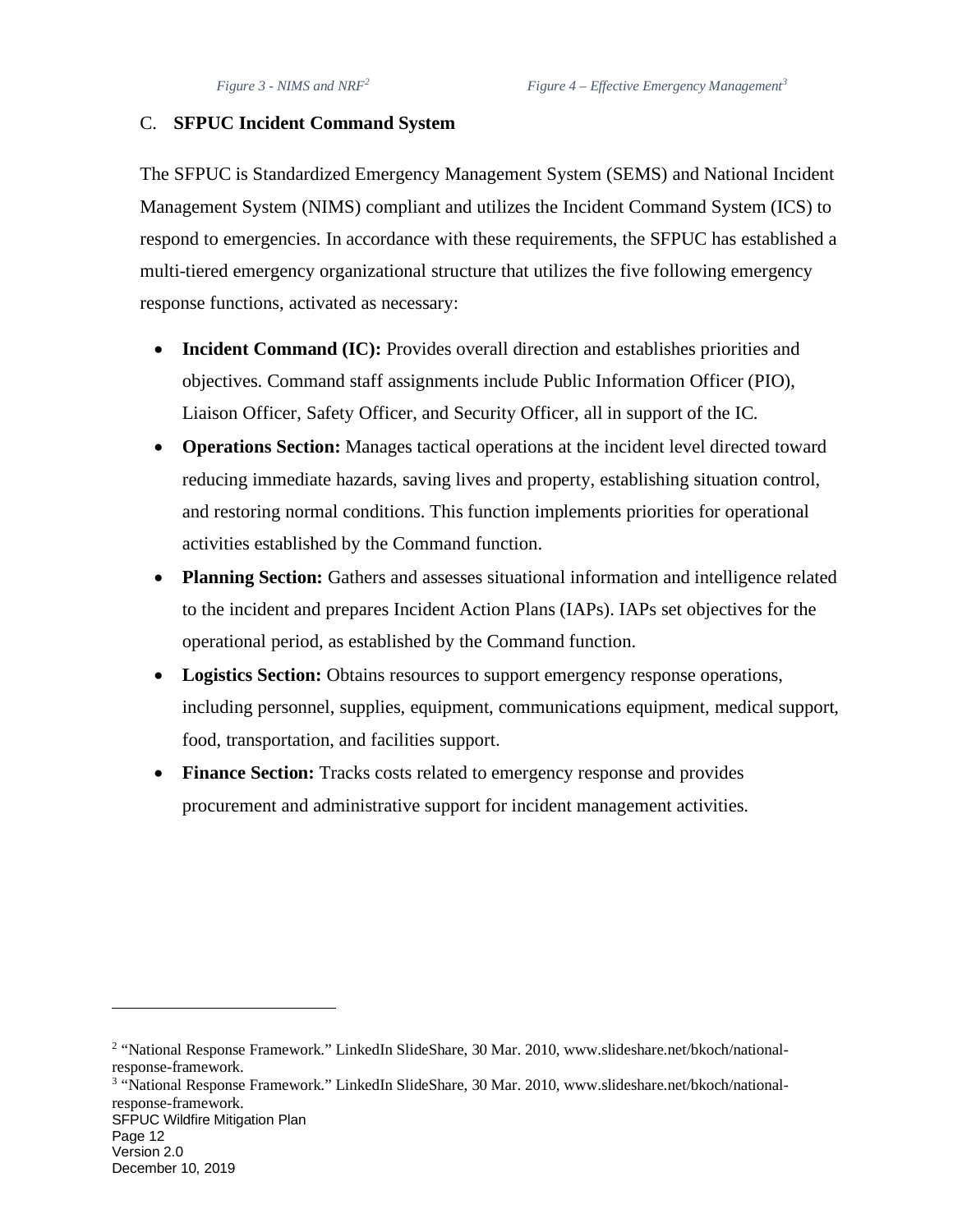

*Figure 5 - SFPUC ICS Structure*

#### <span id="page-15-0"></span>D. **Unified Command**

In general, a single IC handles all aspects of an emergency response. However, a single IC may be expanded into a Unified Command (UC). The UC is a structure that brings together multiple ICs from more than one of the major organizations involved in the incident, to coordinate an effective integrated response while concurrently carrying out jurisdictional responsibilities. The UC concept may be used whenever multiple jurisdictions are involved in a response effort and at any level of the response.

#### <span id="page-15-2"></span><span id="page-15-1"></span>**4. WILDFIRE RISK ANALYSIS AND RISK DRIVERS**

#### A. **Enterprise Wildfire Risk Reduction Methodology**

The SFPUC currently relies on personnel with extensive system knowledge and experience to inform them of potential safety and reliability risks to the power grid. The SFPUC complies with local, state, federal, and industry standards applicable to construction, inspection, and maintenance of the electric transmission and distribution systems. Personnel will analyze service interruptions or equipment failures, determine the root cause, and develop a remediation plan to reduce or eliminate future occurrences. The SFPUC does not experience a high incident rate of system interruptions or equipment failures, however,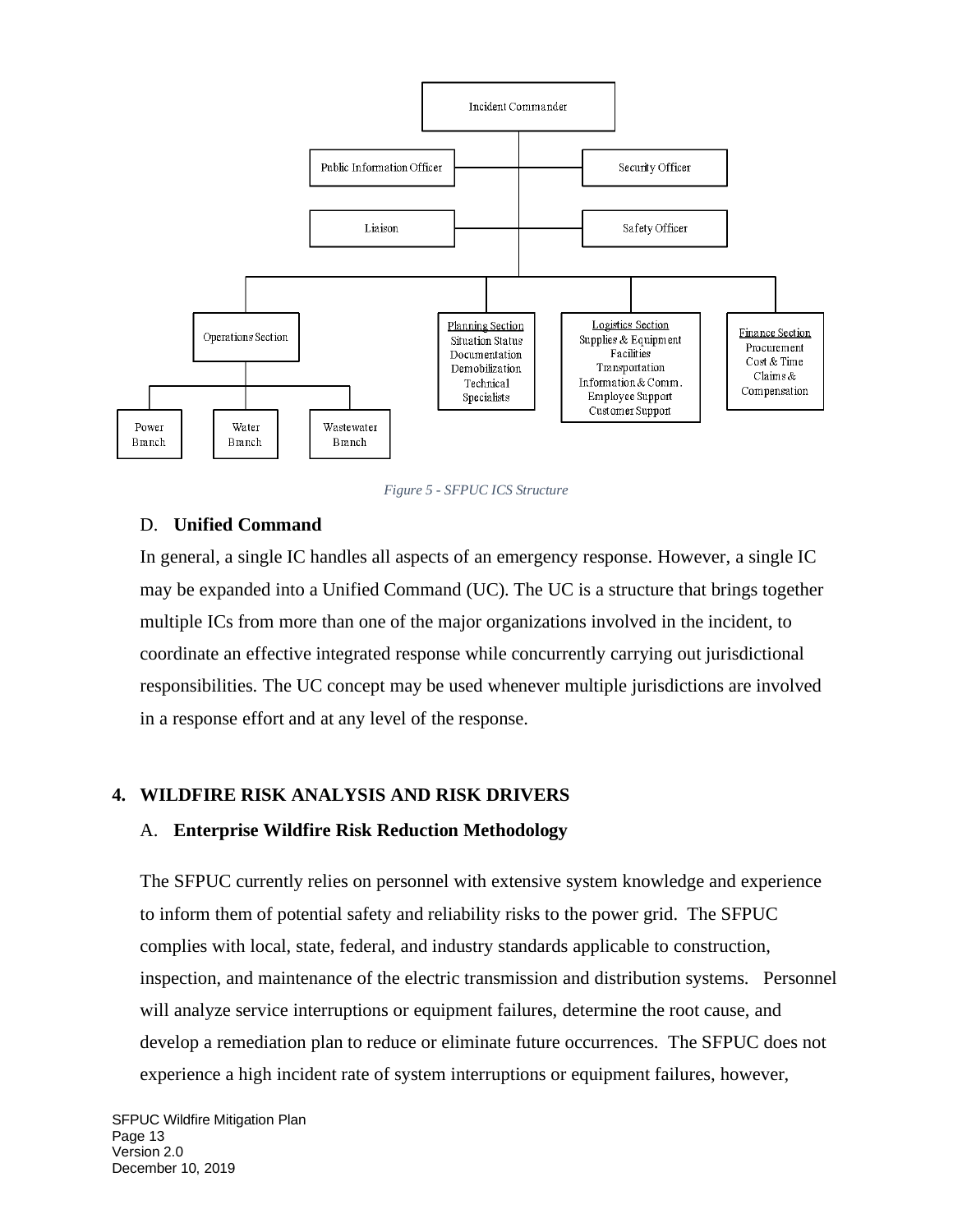moving forward they will use the data collected by the metrics defined in this WMP to inform them of future system enhancements that may be required to improve system safety, resiliency, reliability, and reduce the risk of their electrical facilities being the source of ignition for a wildfire.

During critical fire weather events the SFPUC will disable reclosers and, if necessary, deenergize lines for public safety.

The SFPUC continues to monitor industry best practices and emerging technologies and will evaluate and/or implement programs that support their continuous efforts to improve safety and reliability of the SFPUC power grid.

# <span id="page-16-0"></span>B. **Assessment of SFPUC's High Fire Threat District**

This plan focuses on the SFPUC owned and operated electrical facilities located within the CPUC HFTD in Tuolumne, Stanislaus, San Joaquin, Alameda, and San Mateo counties. SFPUC facilities include 230 and 115 kilovolt (kV) transmission lines, and 22 and 2.4 kV distribution facilities. These facilities are located from the Sierra Nevada Mountains, which includes densely forested areas at higher elevations, flat dry land in the San Joaquin Valley, and west into the Southern Coast Mountain range.

The SFPUC staff relied on the CPUC fire threat map and agrees with the CPUC that the firethreat areas designated within the HFTD map appropriately identify the wildfire risks in close proximity to SFPUC electrical facilities. SFPUC will continue to monitor and evaluate risk factors in close proximity to their facilities and, if required, recommend to the CPUC if revisions should be considered for the fire-threat areas.

The SFPUC has overhead electrical facilities within Tier 2 and Tier 3 HFT zones, located in Tuolumne, Alameda, and San Mateo counties. Tiers 1-3 descriptions, number of miles of overhead electrical lines, and substation facilities owned by the SFPUC are summarized in Table 3.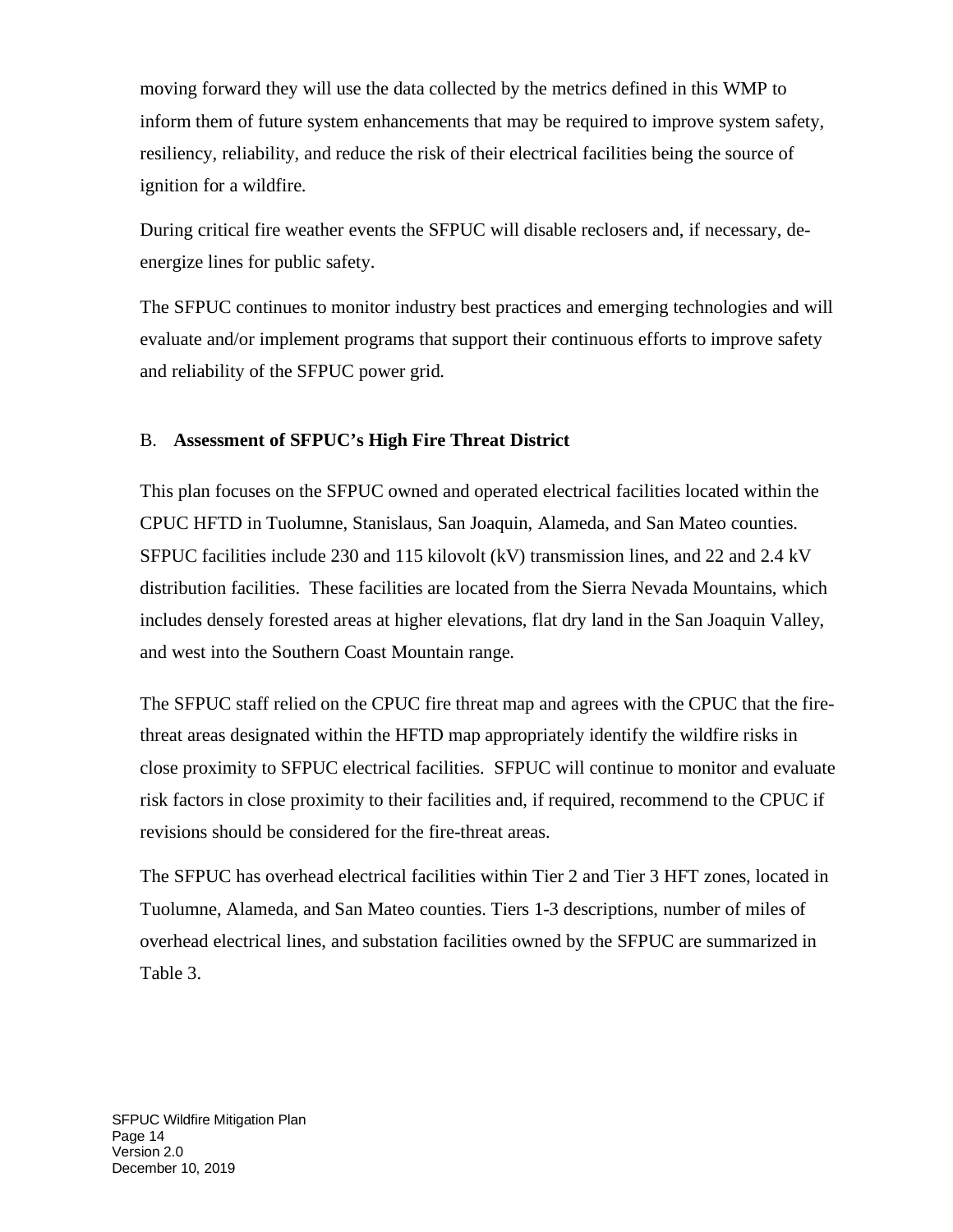|  | Table 3: Definition of HFTD Zones and Electrical Facilities by Tier |  |  |
|--|---------------------------------------------------------------------|--|--|
|  |                                                                     |  |  |

| Zone   | <b>Description</b>                                                                                            | <b>Facilities</b>          | Quantity       |
|--------|---------------------------------------------------------------------------------------------------------------|----------------------------|----------------|
| Tier 3 | Tier 3 fire-threat areas depict areas<br>where there is an <b>extreme</b> risk                                | <b>Transmission lines:</b> | 22.0 miles     |
|        | (including likelihood and potential)<br>impacts on people and property)<br>from utility associated wildfires. | Distribution lines:        | 5.1 miles      |
|        |                                                                                                               | Substations:               | $\theta$       |
| Tier 2 | Tier 2 fire-threat areas depict areas<br>where there is an <b>elevated</b> risk                               | <b>Transmission lines:</b> | 32.0 miles     |
|        | (including likelihood and potential<br>impacts on people and property)                                        | <b>Distribution lines:</b> | 47.2 miles     |
|        | from utility associated wildfires.                                                                            | Substations:               | $\overline{4}$ |
| Tier 1 | Tier 1 High Hazard Zones are<br>zones in direct proximity to                                                  | Transmission lines:        | $0.5$ miles    |
|        | communities, roads, and utility<br>lines, and are a direct threat to                                          | <b>Distribution lines:</b> | $0.0$ miles    |
|        | public safety.                                                                                                | Substations:               | $\overline{0}$ |

# <span id="page-17-0"></span>C. **Particular Risks and Risk Drivers Associated with Topographic and Climatological Risk Factors**

The University of California at Davis defines climate change as "significant changes in global temperature, precipitation, wind patterns and other measures of climate that occur over several decades or longer."<sup>[4](#page-17-1)</sup> California is already experiencing the impacts of climate change including extended drought conditions, hotter temperatures, and drier fuel sources, among others.

The SFPUC's primary risk drivers associated with topographic and climatological risk factors for a catastrophic wildfire can be attributed to:

- Extended drought;
- Lack of early fall rains;
- High temperatures;

<span id="page-17-1"></span>SFPUC Wildfire Mitigation Plan Page 15 Version 2.0 December 10, 2019 <sup>4</sup> "Climate Change Terms and Definitions." Science and Climate, climatechange.ucdavis.edu/science/climatechange-definitions/.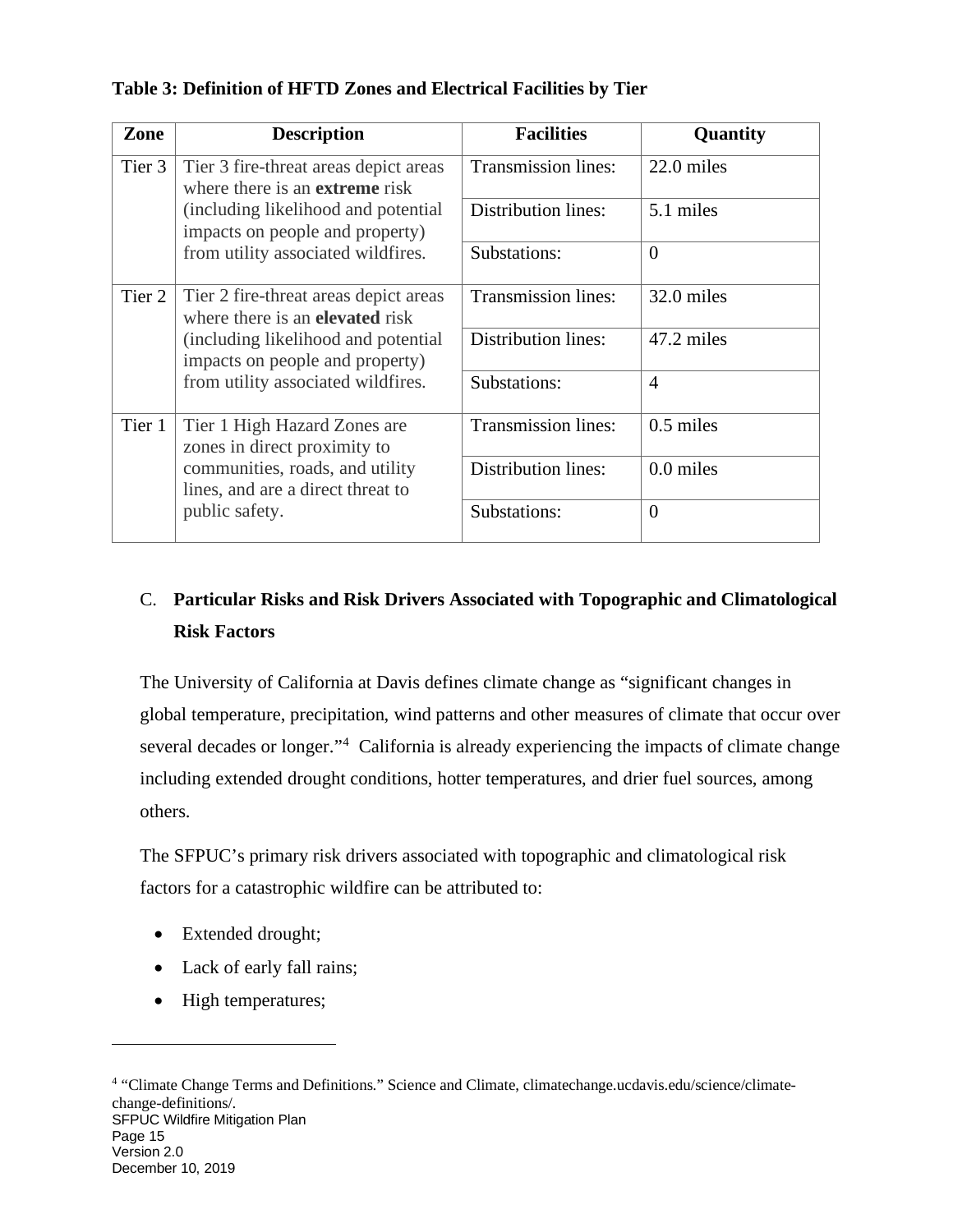- High winds;
- Low relative humidity;
- Steep terrain;
- Vegetation type;
- High fuel loading as the result of decades of fire suppression in fire-adapted landscapes;
- Dry fuel sources;
- Dry lightning conditions; and
- Tree mortality.

The SFPUC regularly collaborates with local weather and fire authorities to evaluate fire and weather conditions within the area the SFPUC overhead electrical lines are located and develop fire mitigation strategies prior to experiencing critical fire weather conditions. SFPUC watersheds fall within the State Responsibility Area (SRA) with CAL FIRE being the main cooperator in wildland fire response.

# <span id="page-18-0"></span>D. **Particular Risks and Risk Drivers Associated with Operational Risk Factors**

At this time the SFPUC has limited data available to establish specific trends to inform them of potential fire risk drivers associated with their facilities. The SFPUC has been closely monitoring fire mitigation programs initiated by other utilities and evaluate if similar programs could benefit the SFPUC in supporting their risk reduction efforts. Additionally, SPFUC closely monitors wildfire activity in California with particular interest in the ignition source of the incident. When a known incident occurs involving electrical facilities, SFPUC staff will evaluate the incident and make an assessment if they could experience a similar incident based on the root cause found. Although the SFPUC has identified a number of programs to minimize their fire risk exposure they have identified the following two priority areas:

- 1. Contact from objects,
	- a. Vegetation contact
- 2. Equipment / facility failure,
	- a. Replace non-exempt equipment on 4292 poles with exempt equipment. (See Sec. 5.E.)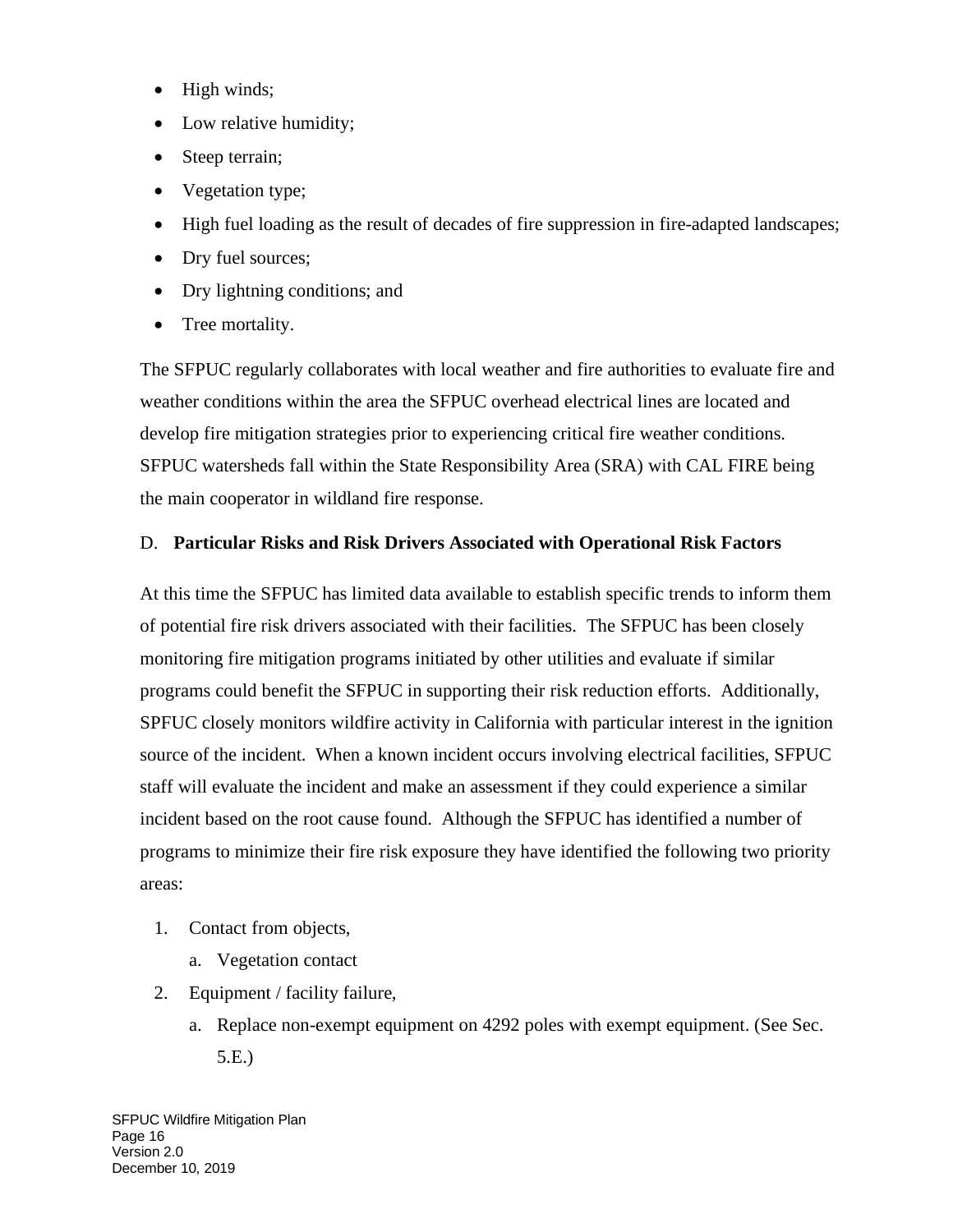#### <span id="page-19-0"></span>**5. WILDFIRE PREVENTATION STRATEGIES AND PROGRAMS**

The SFPUC meets or exceeds local, state, federal, and industry standards applicable to construction, maintenance, and inspections of the electric transmission, distribution, and substation facilities. The following programs have been identified to reduce the risk that SFPUC facilities could be the origin or contributing source for a catastrophic wildfire.

#### <span id="page-19-1"></span>A. **Program – Vegetation Management**

The SFPUC meets or exceeds the minimum industry standard vegetation management practices. For applicable transmission-level facilities, the SFPUC complies with the North American Electric Reliability Corporation (NERC) Standard FAC-003-4, and the SFPUC Transmission Vegetation Management Program.

For both transmission and distribution level facilities, SFPUC is compliant with: (1) Public Resources Code (PRC) § 4292; (2) PRC § 4293; (3) CPUC GO 95, Rule 35 (Table 4a); and (4) CPUC GO 95, Appendix E Guidelines to Rule 35 (Table 4b). These standards significantly increase clearances required within the HFTD (Table 4b, column Case No. 14 or HFT Zones). The recommended "time-of-trimming" guidelines in CPUC GO 95 do not establish a mandatory standard, but instead provide useful guidance to utilities. The SFPUC will use specific knowledge of tree species and growth rates to determine the appropriate time-of-trimming clearance in each circumstance. The SFPUC performs this work with two internal Registered Professional Foresters and an internal part-time Registered Professional Forester. The SFPUC has two internal Vegetation Management crews made up of one laborer supervisor, one operating engineer, two arborists, and eight laborers. Each crew has a manager.

• **230kV/115kV Transmission Lines–** aerial inspections are conducted annually. These flights are overseen by the right of way group, in conjunction with the line crew. In addition, ground inspections are also conducted in Tier 2 and 3 HFTDs by a forester, arborist and/or trained staff. In addition, work orders for vegetation removal may be generated by linemen during their normal course of equipment maintenance activities. Following inspections, work orders are generated, and the vegetation management crews perform any corrective maintenance noted in the work orders. The forester is responsible for ensuring that all work orders are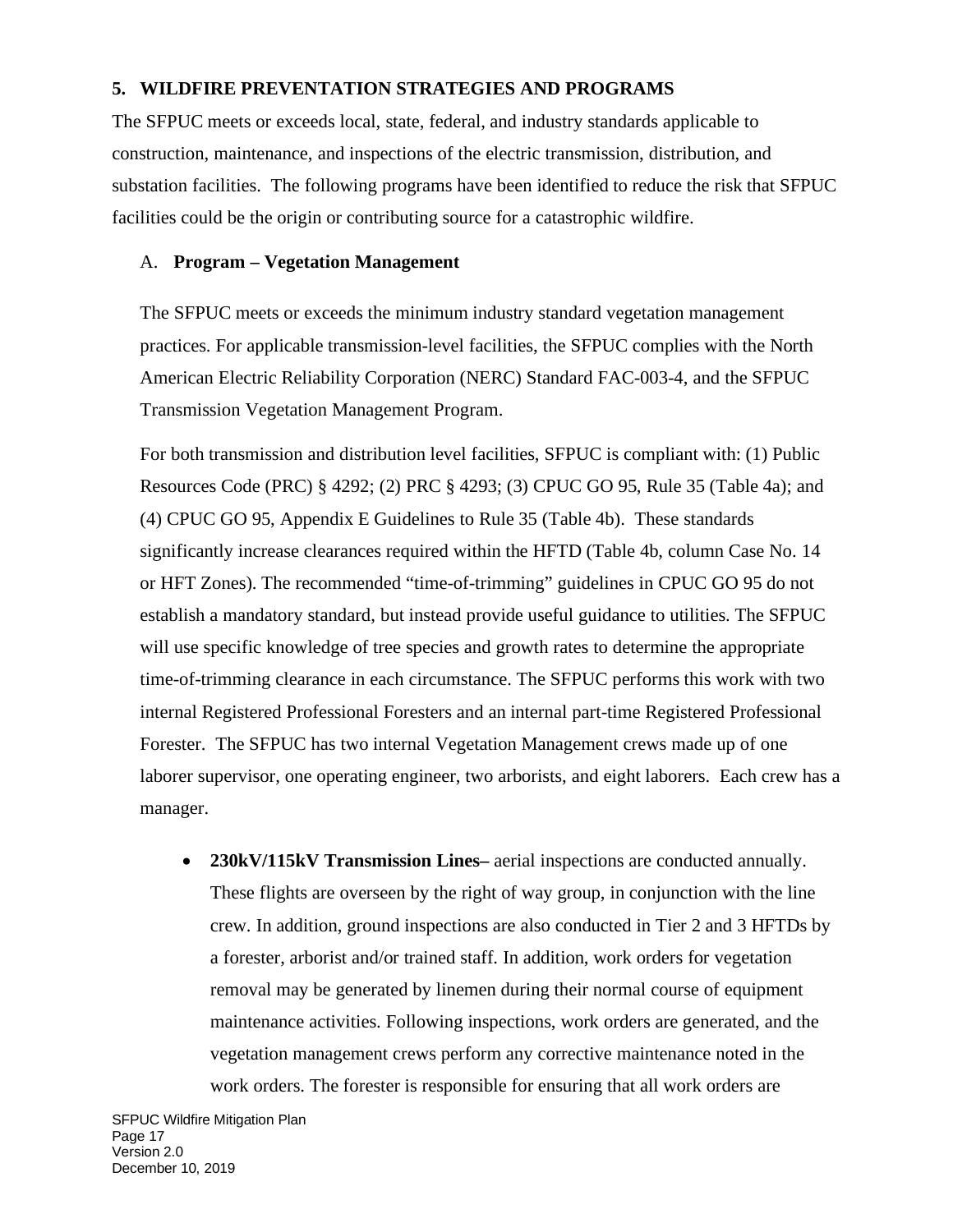completed and closed out. Forty-one corrective maintenance work orders were issued in 2019. These work orders have been closed. The SFPUC may also perform mechanical or herbicide treatments under some sections of the transmission lines. Work orders are generated annually for this activity. A goal for the 2021 WMP is to develop an improved work order tracking process for the 115kV line inspections and ensure that corrective maintenance work orders are submitted and completed within the specified due date. The SFPUC is working to expand staffing with the primary focus of creating a process to accomplish this goal.

• **Distribution Lines -** aerial inspections are conducted annually. These flights are overseen by the right of way group. In addition, ground inspections are also conducted by a team of foresters, arborist and/or trained staff. Work orders for vegetation removal may be generated by watershed keepers or linemen during their normal course of daily activities. Following inspections, work orders are generated, and the vegetation management crews perform any corrective maintenance noted in the work orders. Forty-five corrective maintenance work orders were issued in 2019. These work orders have been closed.

Subject matter experts (foresters or trained professionals) are responsible for ensuring that all work orders are completed and closed out. A goal for the 2021 WMP is to develop an improved work order tracking process for the distribution inspections and ensure that corrective maintenance work orders are submitted and completed within the specified due date. The SFPUC is working to expand staffing to support this work to maintain compliance with industry requirements and regulations.

SFPUC Wildfire Mitigation Plan Page 18 Version 2.0 December 10, 2019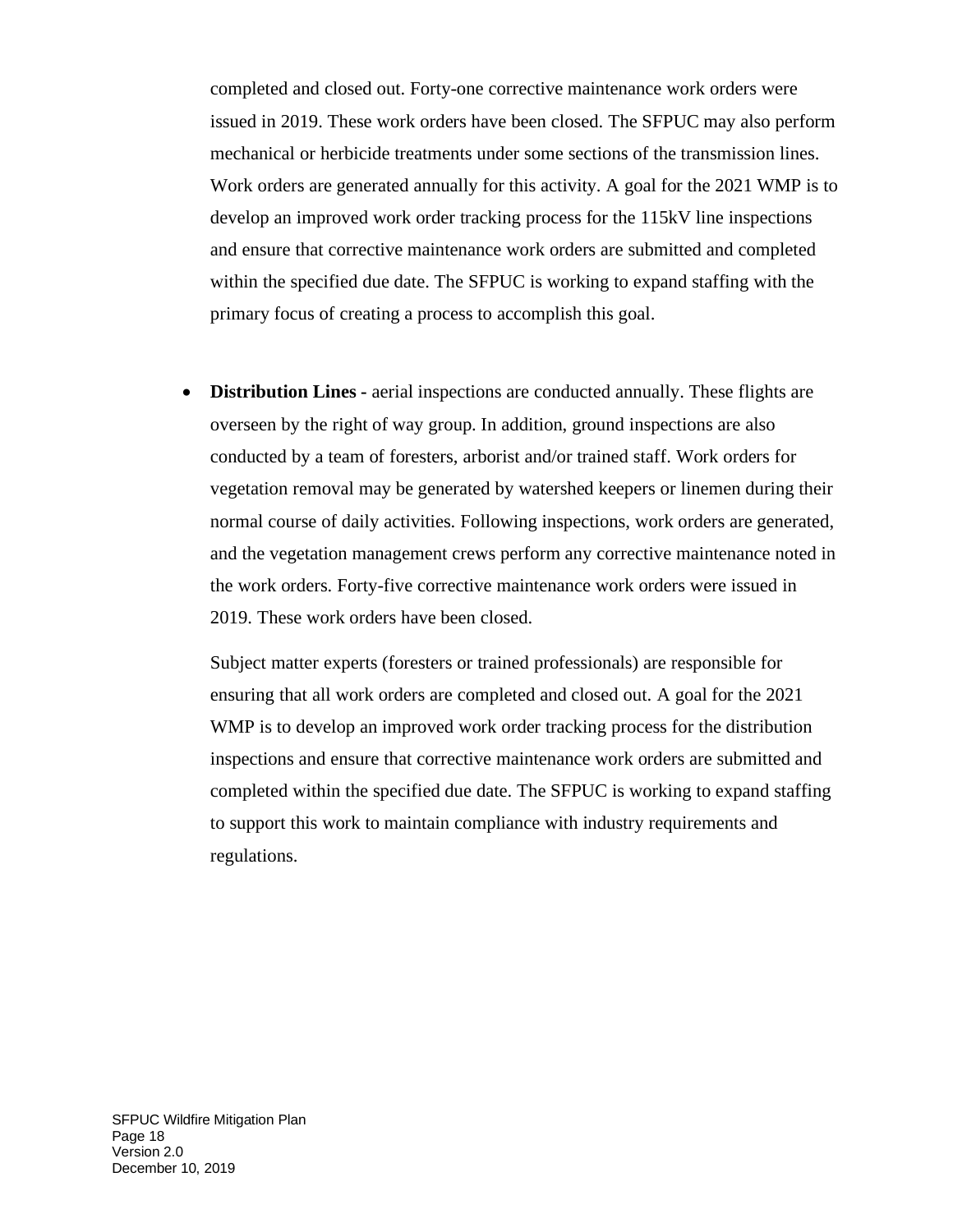#### **Table 4a:**

|                 | <b>GO 95, RULE 35</b>                                                                      |                                                                    |                                                                                     |                                                                                    |  |  |  |
|-----------------|--------------------------------------------------------------------------------------------|--------------------------------------------------------------------|-------------------------------------------------------------------------------------|------------------------------------------------------------------------------------|--|--|--|
| Case<br>No.     | <b>Type of Clearance</b>                                                                   | <b>Trolley Contact,</b><br><b>Feeder and Span</b><br>Wires, 0-5 kV | <b>Supply</b><br><b>Conductors and</b><br><b>Supply Cables,</b><br>750-22,500 Volts | <b>Supply</b><br><b>Conductors and</b><br><b>Supply Cables,</b><br>$22.5 - 300$ kV |  |  |  |
| $\overline{13}$ | Radial clearance of bare line<br>conductors from tree<br>branches or foliage               | 18 inches                                                          | 18 inches                                                                           | $\frac{1}{4}$ pin spacing                                                          |  |  |  |
| <sup>14</sup>   | Radial clearance of bare line<br>conductors from vegetation in<br>the Fire-Threat District | 18 inches                                                          | 48 inches                                                                           | 48 inches                                                                          |  |  |  |

#### **Table 4b:**

# **GO 95 APPENDIX E**

# **GUIDELINES TO RULE 35**

The radial clearances shown below are recommended minimum clearances that should be established, at the time of trimming, between the vegetation and the energized conductors and associated live parts where practicable. Reasonable vegetation management practices may make it advantageous for the purposes of public safety or service reliability to obtain greater clearances than those listed below to ensure compliance until the next scheduled maintenance. Each utility may determine and apply additional appropriate clearances beyond clearances listed below, which take into consideration various factors, including: line operating voltage, length of span, line sag, planned maintenance cycles, location of vegetation within the span, species type, experience with particular species, vegetation growth rate and characteristics, vegetation management standards and best practices, local climate, elevation, fire risks, and vegetation trimming requirements that are applicable to State Responsibility Area lands pursuant to Public Resources Code Sections 4102 and 4293.

| <b>Voltage of Lines</b>                                                                                             | Case No. 13 (non-HFT<br>Zones) | Case No. 14 (HFT<br>Zones) |
|---------------------------------------------------------------------------------------------------------------------|--------------------------------|----------------------------|
| Radial clearances for any conductor of a line<br>operating at 2,400 or more volts, but less than 72,000<br>volts    | 4 feet                         | 12 feet                    |
| Radial clearances for any conductor of a line<br>operating at 72,000 or more volts, but less than<br>110,000 volts  | 6 feet                         | 20 feet                    |
| Radial clearances for any conductor of a line<br>operating at 110,000 or more volts, but less than<br>300,000 volts | 10 feet                        | 30 feet                    |
| Radial clearances for any conductor of a line<br>operating at 300,000 or more volts                                 | 15 feet                        | 30 feet                    |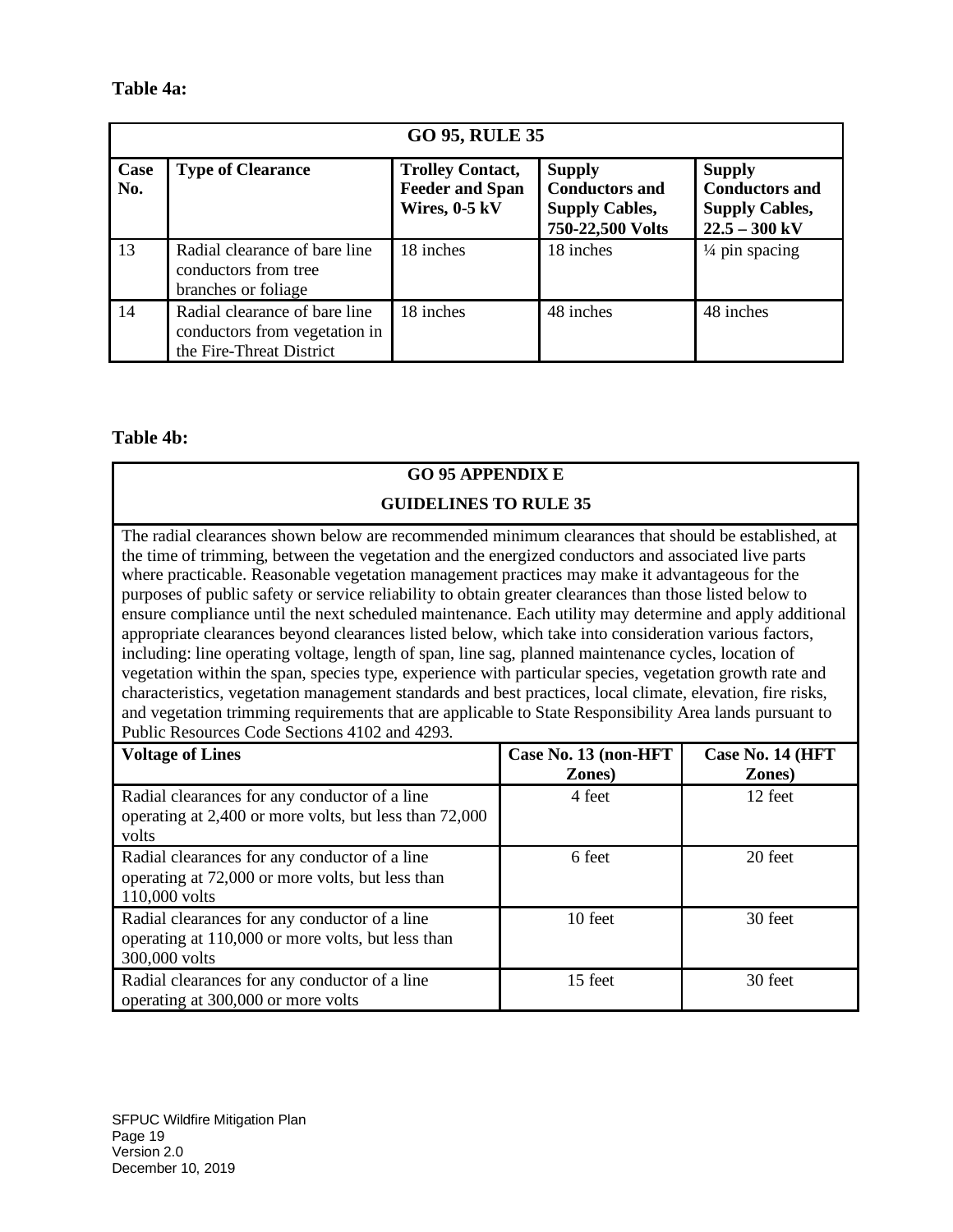#### <span id="page-22-0"></span>B. **Program – Facility Inspections**

The SFPUC performs the following inspections and maintenance of transmission and distribution facilities in accordance with applicable industry standards. Work orders for detailed inspections and corrective work are managed through a computerized maintenance management system (CMMS). The SFPUC's CMMS is Maximo.

• **Transmission System:** The SFPUC maintains 834 lattice transmission towers. Detailed ground inspections are performed on a five-year cycle. In 2019, a total of 258 tower inspections were scheduled and completed. Aerial patrols are performed annually and consist of a visual inspection of tower members and related hardware, dampers, conductors, and insulators. Additionally, the patrol personnel use infrared technology to detect hot spots.

LiDAR surveys have been performed on a five-year cycle; however, the frequency of LiDAR surveys is being reevaluated. In 2021, the SFPUC will evaluate its entire transmission inspection program and revise or update as needed. SFPUC is considering a pilot program to evaluate the feasibility and cost effectiveness of using drones to conduct transmission line patrols. SFPUC will provide a program update in the 2022 WMP.

During 2019, 214 corrective maintenance work orders were generated during inspections and 105 have been closed out. The remaining 109 orders are prioritized and scheduled for completion, as required, to maintain compliance.

• **Distribution System:** The SFPUC owns, operates, and maintains 1,744 distribution poles. The SFPUC meets or exceeds CPUC GO 165 which establishes minimum requirements for electrical distribution facilities regarding inspections (patrols and detailed), condition ratings, schedule and performance of corrective actions, record keeping and reporting to ensure safe and high-quality electrical service. The SPUC does not own any underground facilities. Corrective action work orders are created during the inspection and assigned a priority. During 2019, four corrective maintenance work orders were issued, and all work orders have been completed.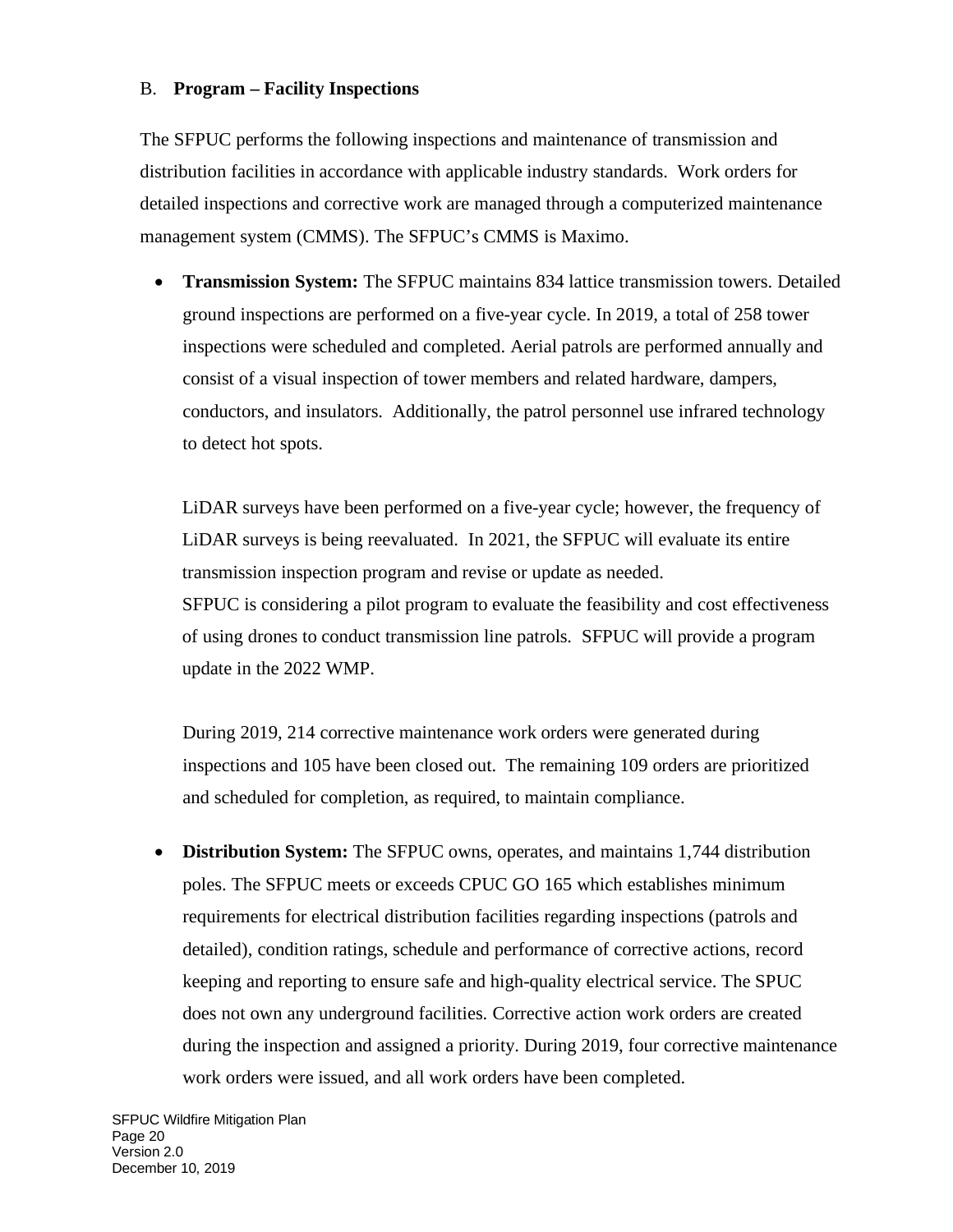The majority of the SFPUC's distribution poles (1585 out of 1744) are inventoried in Maximo. Maximo is used to issue corrective work orders and track inspection of these assets. In 2019, the remaining 159 distribution poles were inventoried and added to Maximo. The objective for 2020 is to reevaluate and develop an improved reporting program, outlining an annual plan and improved tracking of inspections for these assets.

• **Substations:** The SFPUC owns, operates and maintains five substations. Four substations are within the Tier 2 HFTD and one is outside the HFTD. SFPUC performs regularly scheduled inspections to ensure safety and reliability and meets or exceeds the requirements of CPUC GO 174.

#### <span id="page-23-0"></span>C. **Program – Situational Awareness**

To improve SFPUC's situational awareness and increase visibility of their overhead electrical transmission lines, SFPUC partnered with PG&E and Conifer Communications to install two cameras on SFPUC towers that are within the HFTD. PG&E purchased the cameras and Conifer provides the telecommunication for viewing on the ALERTWildfire site.





SFPUC staff evaluate wind speed conditions using forecast models from NOAA's High-Resolution Rapid Refresh (HRRR) which generates average and peak wind forecasts for the next 24-hour operating period. The automated process generates an email with the forecast to

<span id="page-23-1"></span>SFPUC Wildfire Mitigation Plan Page 21 Version 2.0 December 10, 2019 <sup>5</sup> "SFPUC Service Area Cameras." ALERTWildfire, www.alertwildfire.org/sierra/?camera=Axis-MoccasinPeak.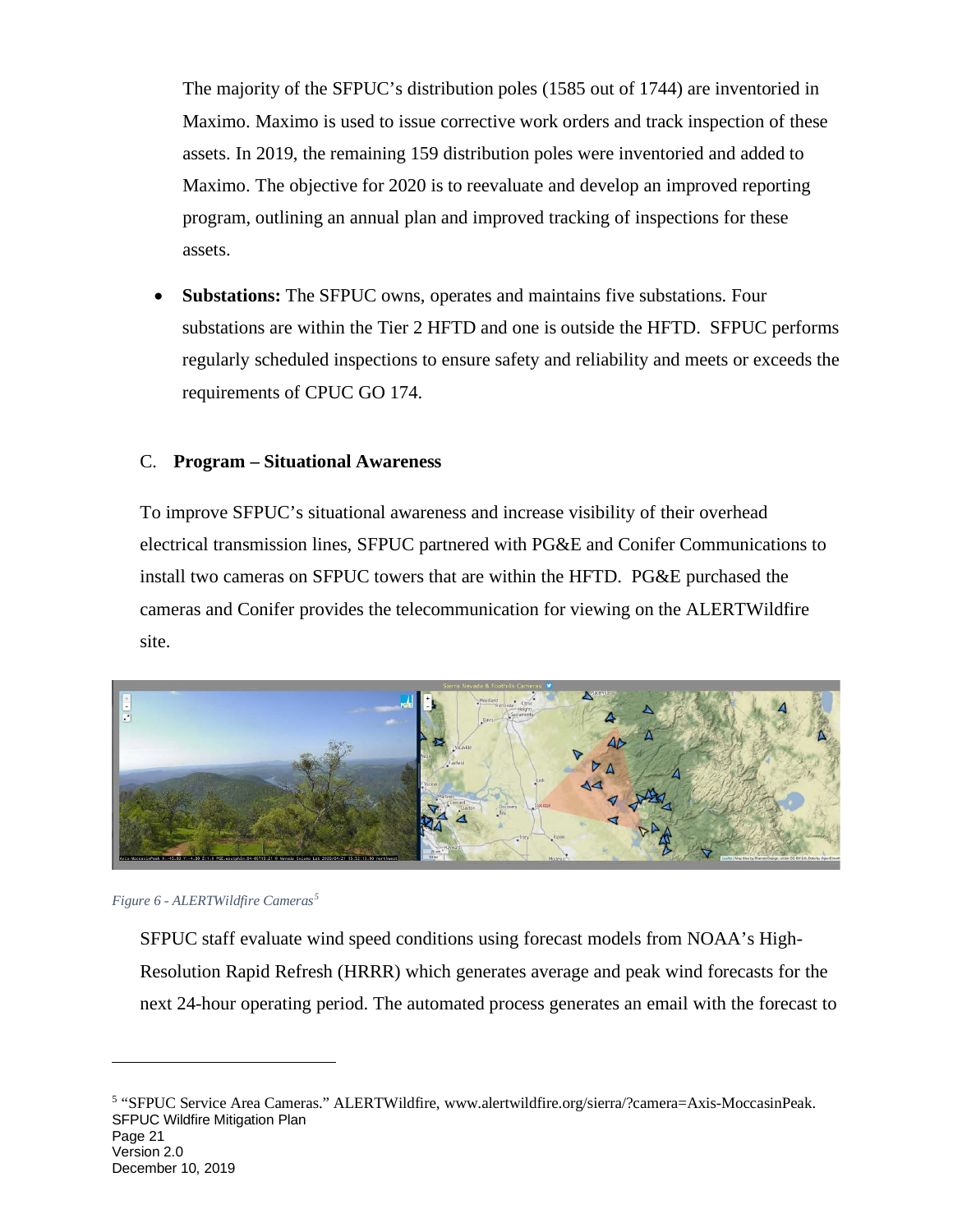SFPUC Planning staff. Data is reviewed daily and is used to support operational strategies for the SFPUC overhead electrical lines to determine if any operational restrictions should be implemented or lines de-energized for public safety.

The process discussed above for assessing critical fire weather conditions and situational awareness will capture any adverse conditions caused by dynamic climate change risks, allowing the SFPUC's wildfire response to address changing climatological conditions.

# <span id="page-24-0"></span>D. **Program – Operating Conditions**

In addition to the SFPUC's various wildfire mitigation programs they also closely monitor critical fire weather conditions impacting the area where their overhead electrical lines are located to inform them if additional operating restrictions should be implemented. Dry fuel sources, high winds, low relative humidity, and dry lightning conditions can contribute to elevated fire risk conditions. The SFPUC collaborates with multiple stakeholders including Bureau of Land Management (BLM), National Oceanic and Atmospheric Administration (NOAA), National Weather Service (NWS), US Forest Service (USFS), PG&E, and CAL FIRE to:

- Leverage situational awareness;
- Provide real-time monitoring data from local weather stations;
- Produce wind forecast models; and
- Monitor fire condition warning systems that gauge fire threat conditions.

Based on this information, the SFPUC can mobilize personnel and take other specific actions to mitigate a potential fire threat and reduce the risk to their electrical facilities.

Daily assessment of conditions is performed to minimize the risk of fire ignitions that could be caused by field operations and used in operational strategies to reduce the risk of wildfire ignition. [6](#page-24-1) Conditions are classified as Normal (no restrictions), Elevated (restricted operations) and Red Flag Warning conditions as defined in SFPUC Work Order Fire

<span id="page-24-1"></span><sup>&</sup>lt;sup>6</sup> It should be noted that restriction activities apply to SFPUC staff as well as SFPUC contractors, and others with access rights to SFPUC fee title watershed lands in Alameda, Santa Clara, and San Mateo counties.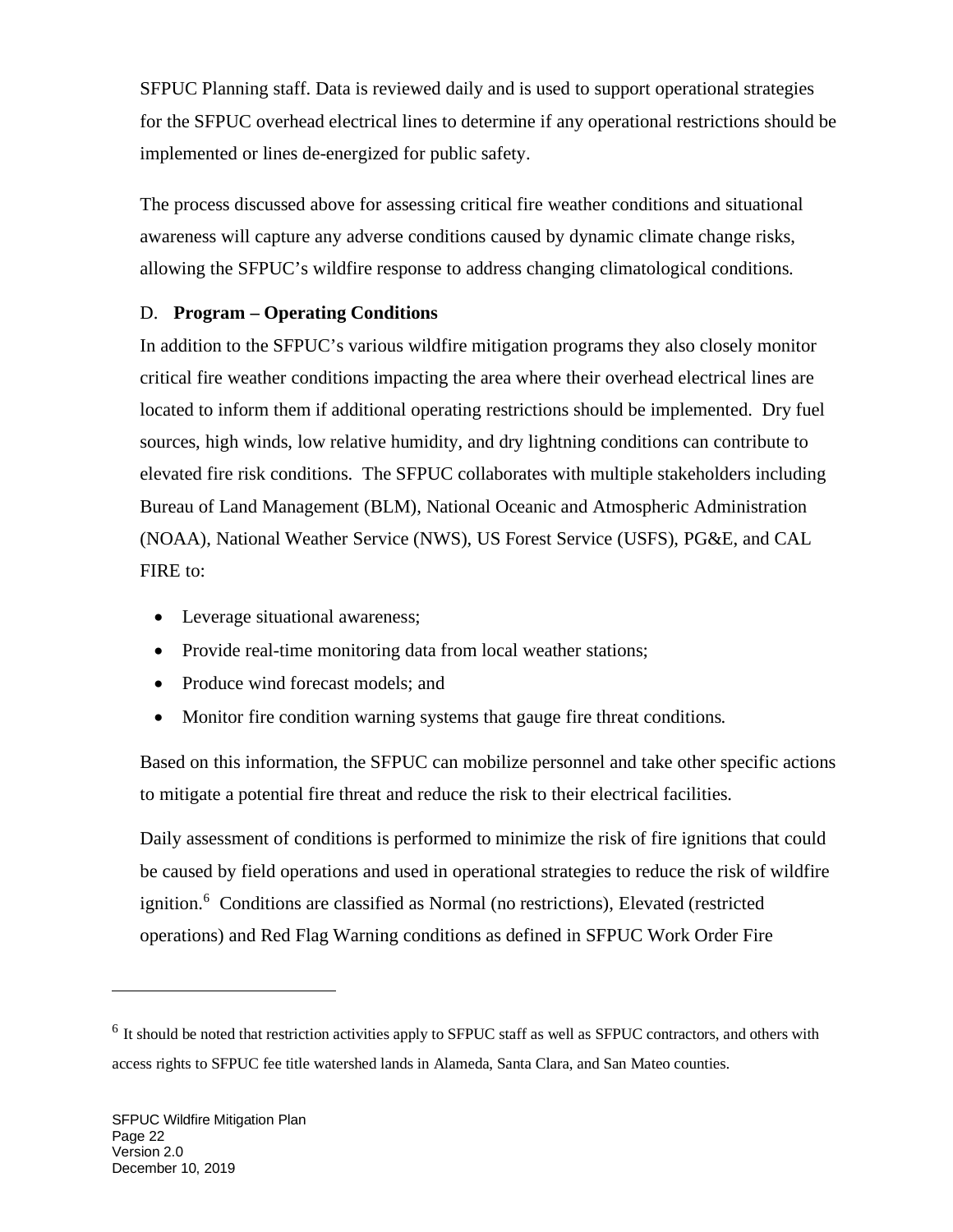Mitigation Procedure OPS-1002. Operational restrictions are included in Sections 5.I and 5.J respectively, for disabling circuit reclosers and de-energizing lines. The source of information used by the SFPUC to determine restrictions varies by county and is summarized below:

- All counties:
	- o A Red Flag Warning (RFW) is issued by the NWS for weather events which may result in extreme fire behavior that will occur within 24 hours.
	- o Red Flag Conditions (RFC) are designated by the NWS.
- During RFC, no spark generating activities are allowed.
- Tuolumne County:
	- o Normal and Elevated conditions are determined from information provided by the USFS. The USFS generates daily information for SFPUC facilities in Tuolumne County (High South), which is based on data collected at Mount Elizabeth. The USFS Project Activity Levels are either "permissive wood cutting day" or restricted activities as defined by levels A-E and Ev. Data is obtained by the crew leader daily and used to determine operating restrictions.
		- Normal Condition (no operating restrictions): "Permissive wood cutting day."
		- Elevated Condition (restricted operations): USFS Project Activity Level A-E or Ev.
- Central Valley:
	- o Normal and RFW conditions are accessed on the NWS Fire Weather internet site.
		- **RFW:** No spark generating activities can occur.
- Alameda, Santa Clara, and San Mateo counties:
	- o Conditions are determined by NRLM daily and issued to staff performing work in these counties.
		- Normal Condition (no operational restrictions):
			- Average wind  $< 10$  mph
			- Humidity  $> 20\%$
			- Temperature  $< 80 \text{ F}$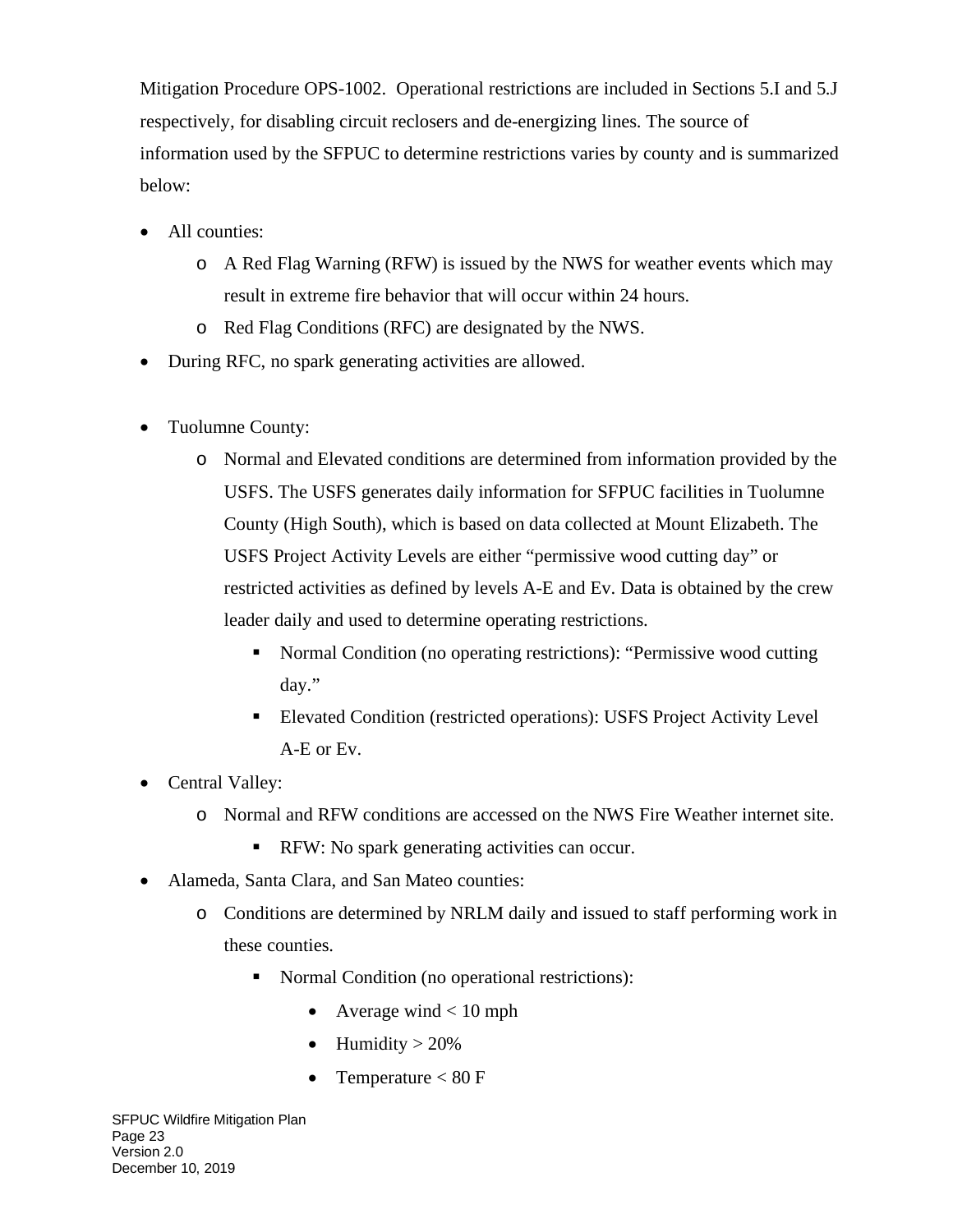- Elevated Condition (restricted operations):
	- Average wind  $> 10$  mph
	- Humidity  $< 20\%$
	- Temperature  $> 80 \text{ F}$

The SFPUC is evaluating the operating condition criteria and work restrictions and will provide an update for all counties (each work zone) in their 2021 WMP.

# <span id="page-26-0"></span>E. **Strategy – System Hardening**

The SFPUC's electric facilities are designed, constructed, and maintained to meet or exceed CPUC GO 95 and other relevant federal, state, or industry standards. The SFPUC will explore and develop a 10-year capital plan that will consider some, or all, of the following to reduce the risk that SFPUC facilities could be the origin or contributing source for a catastrophic wildfire:

- Replacement of high risk (non-exempt) equipment:
	- o Approximately 15 percent of SFPUC distribution poles support non-exempt equipment as defined by PRC § 4292. These poles support electrical equipment that protects distribution lines from damage and allow isolation during outages. Examples of non-exempt equipment as defined in PRC § 4292 are: fuses, switches, lightning arrestors, hot tap (hot line) clamps, and split bolt connectors. Engineering has identified lower risk alternatives (exempt equipment) and are developing a replacement strategy which will be based on risk reduction and system priorities. Mitigation work performed in 2019 is summarized in Table 5. SFPUC plans to continue maintaining a firebreak which consists of clearing of not less than 10 feet in each direction from the outer circumference of such pole or tower following the replacement of non-exempt equipment with exempt equipment.
	- o SFPUC will provide a program schedule in their 2021 WMP.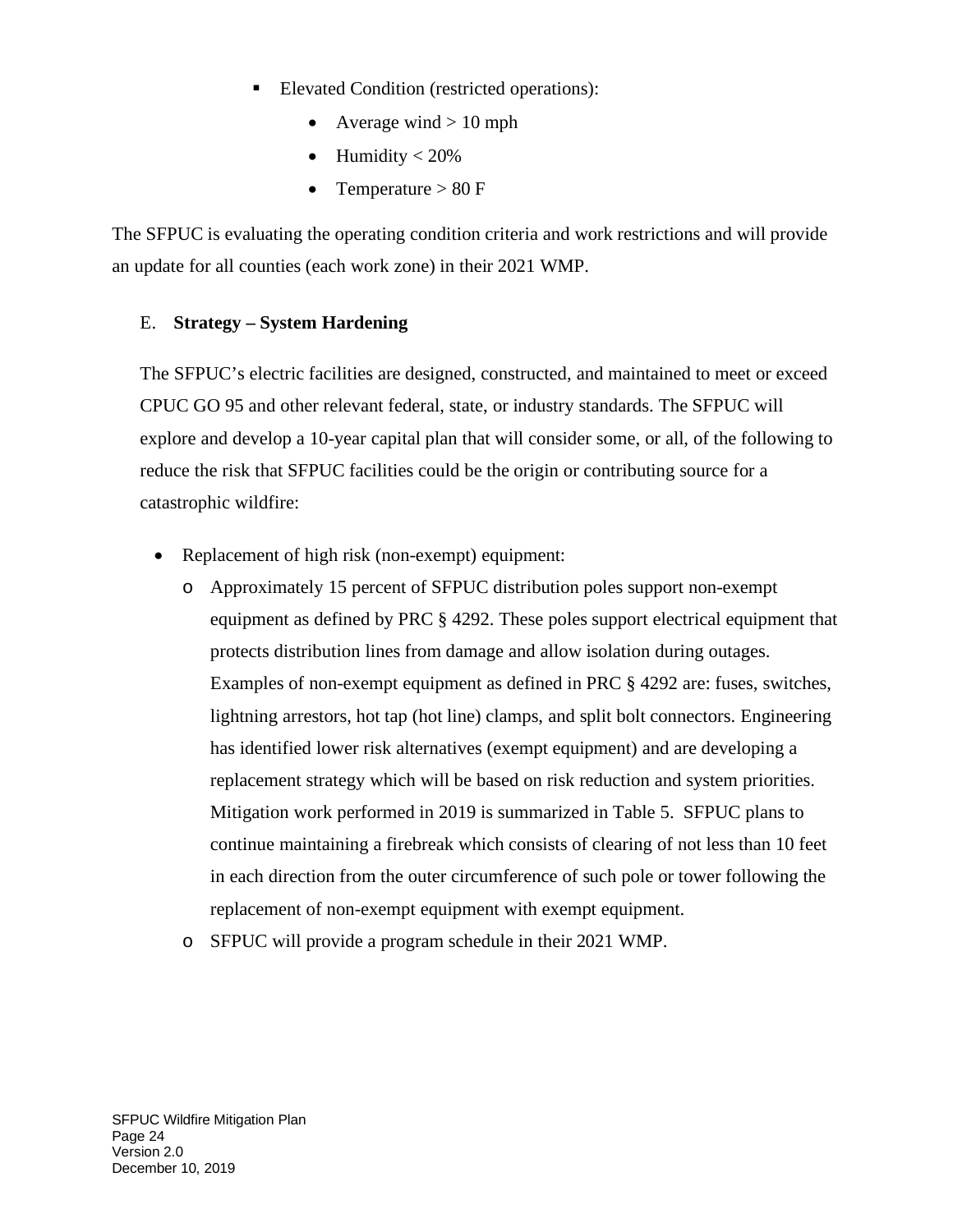|                           | Total in HFTD as   | 2019 Mitigated             | Total in HFTD           |
|---------------------------|--------------------|----------------------------|-------------------------|
|                           | of January 1, 2019 |                            | as of January<br>1,2020 |
| 4292 Poles                | 219                | Work performed on 25 poles | 214                     |
| <b>Expulsion Fuse</b>     | 176                | 13                         | 163                     |
| Switch                    | 5                  | 3                          | $\overline{2}$          |
| <b>Lightning Arrestor</b> | 124                | 8                          | 116                     |
| Connectors                | 70                 |                            | 69                      |
| Total                     | 375                | 25                         | 350                     |

# **Table 5: Work Performed in 2019 on 4292 Poles**

- Replace copper conductor:
	- o Though few miles of copper conductor remain, the SFPUC is evaluating the risk of failure and/or replacement of the remaining conductor with aluminum-based wire.
	- o The SFPUC will provide an update of this analysis in their 2021 Plan.
- SFPUC will evaluate the feasibility and economic benefit of overhead to underground conversion of distribution facilities in the HFTD.
	- o SFPUC expects to provide a program update in their 2021 WMP.
- SFPUC will evaluate the feasibility and economic benefit of reducing our distribution line footprint (small hydro generation at remote facilities).
	- o SFPUC expects to provide a program update in their 2022 WMP.

#### <span id="page-27-0"></span>F. **Strategy – Workforce Training**

The SFPUC has implemented complementary training programs for its workforce to ensure continuous improvement and help reduce the risk that SFPUC facilities could be the origin or contributing source for ignition of a catastrophic wildfire.

• Basic Fire Training: SFPUC right-of-way crews were provided basic fire training regarding minimizing potential fire dangers, practicable actions to suppress fires, the importance of reporting fires, and fire safety. Crews were also provided training on how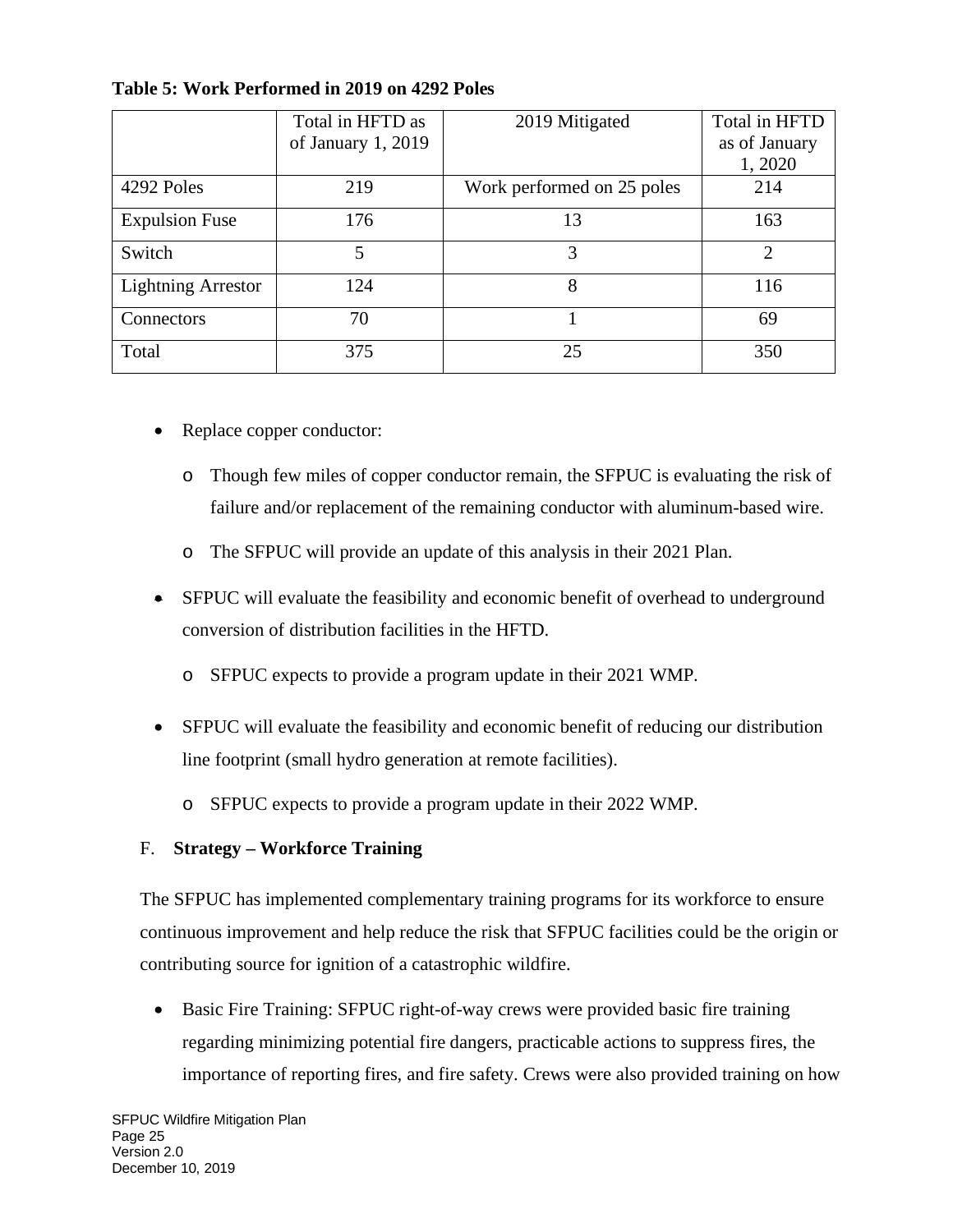to use fire mitigation and suppression equipment, including hand tools and water pumps. The training will be expanded to more SFPUC crews in 2020.

• Vegetation Management: SFPUC staff who perform vegetation management were provided refresher training for vegetation clearances (GO 95, Rule 35; PRC §§ 4292 & 4293, and NERC FAC-003-4). Annual training is provided every spring prior to the region experiencing critical fire weather conditions.

# <span id="page-28-0"></span>G. **Strategy – Coordination with Other Agencies and Stakeholders**

The SFPUC collaborates with multiple stakeholders to assess critical fire weather conditions in a continuous effort to enhance fire safety throughout the region.

- The SFPUC participates as a partner in the Southwest Interface Team (SWIFT); a partnership including CAL FIRE, USFS, BLM, Tuolumne County, and private landowners. Since 1999, the SWIFT has planned and implemented wildfire protection activities within the 132,000-acre (~206 sq. mi.) project area; cooperatively planning and implementing a strategic fire fuel break system, designed to reduce the threat of loss to life, property, and resources in the Southern Tuolumne and Northern Mariposa county wildland-urban interface. The SWIFT meets monthly throughout the year.
- In Alameda, Santa Clara, and San Mateo counties the SFPUC organizes an annual first responder liaison meeting in coordination with CAL FIRE to supplement ongoing communication with all first responders, including county sheriff officers and local fire departments. The SFPUC watershed lands in these three counties are State Responsibility Areas (SRA) and SFPUC staff are in regular communication with local CAL FIRE staff throughout the calendar year.

In addition to the SWIFT team collaboration, SFPUC staff toured the Hetch Hetchy Project facilities with a CAL FIRE Captain, including switchyards and transformer decks, so that CAL FIRE could become more familiar with site specific hazards, and hydrant locations. SFPUC staff and CAL FIRE worked collaboratively to develop a facility map of Early Intake Switchyard, and to make the map available at the CAL FIRE station and in CAL FIRE trucks.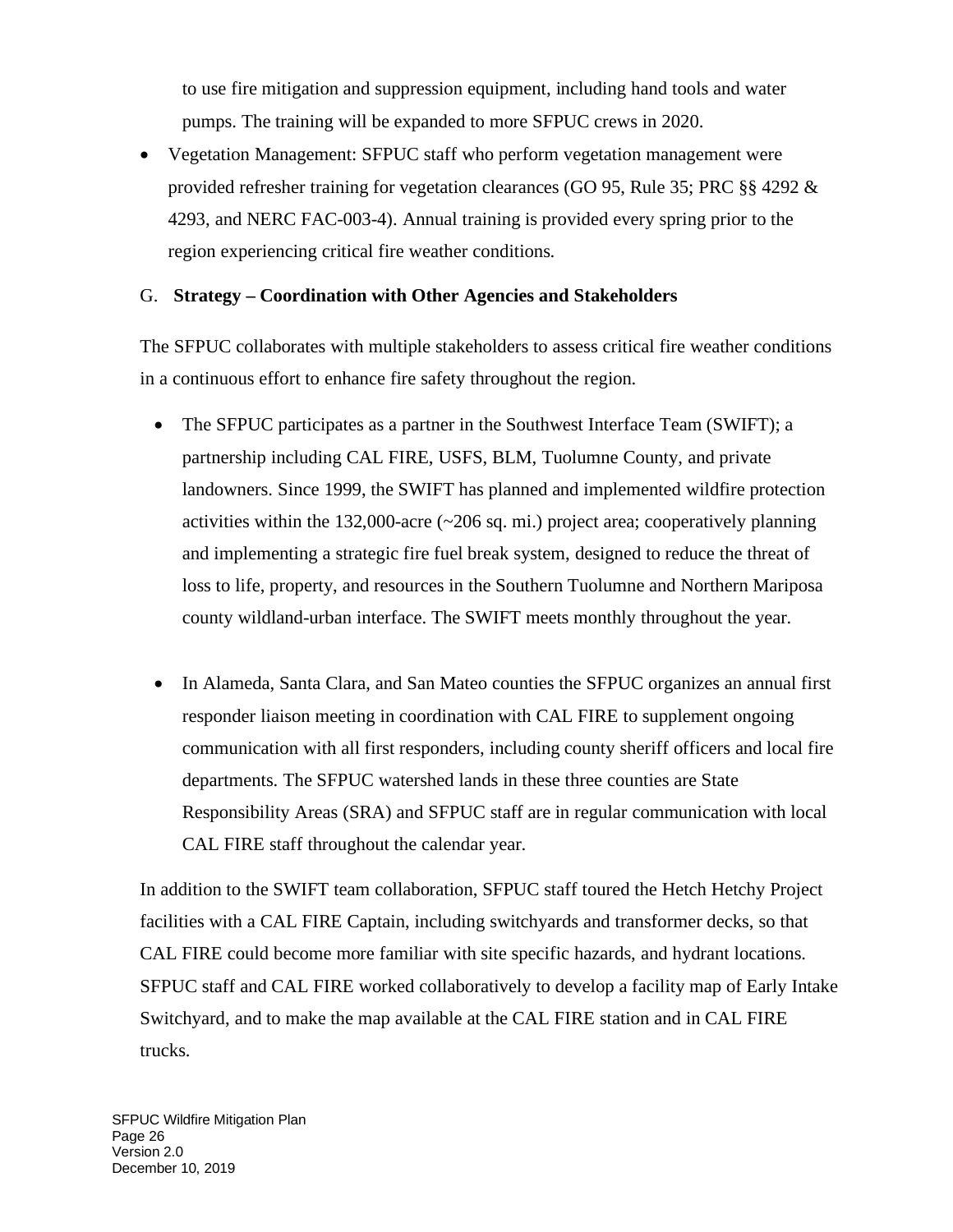Additionally, SFPUC had a private fire company (retired CAL FIRE Captain) evaluate fire suppression tools on work vehicles and water suppression equipment. Additional fire suppressant tools were purchased in 2019.

### <span id="page-29-0"></span>H. **Strategy – Customer Communication:**

Other than providing service to SFPUC owned and operated facilities SFPUC provides service to only one retail customer that is served directly from a SFPUC line. This customer, a business facility located in the Stanislaus National Forest, has a backup generator and experiences no impacts when utility power is interrupted. SFPUC does not consider this a formal Public Safety Power Shutoff (PSPS) program however SFPUC does collaborate with the aforementioned stakeholders regarding potential power interruptions.

SFPUC staff meet with their one customer and Yosemite National Park staff and provide them with an overview of SFPUC's protocols for disabling reclosers, potential deenergization of the circuit for safety, and service restoration. Although SFPUC does not provide power to USFS owned facilities, SFPUC staff meet with the Stanislaus National Forest staff and provide them with the same information.

# <span id="page-29-1"></span>I. **Strategy – Circuit Reclosers**

The SFPUC employs manual and automatic reclosers on its transmission and distribution circuits. A recloser could be a line device or relay that is programmed to reclose the line/circuit and attempt to restore service following an interruption. If the circuit is equipped with a recloser and a fault on the line is detected the circuit breaker will open and deenergize the circuit. After a programmed time delay the protective relay is programmed to signal the circuit breaker to "reclose and test" the circuit. If the cause of the fault is still present the breaker will open and stay open, however, if the cause of the fault has cleared the breaker will remain closed restoring service.

Due to minimal impacts to SFPUC operations and customer all automatic reclosers are disabled when the Stanislaus National Forest changes the fire danger condition from Low to Moderate. The SFPUC will not enable the reclosers until the Stanislaus National Forest changes the fire danger condition to Low, usually following the onset of fall/winter precipitation and the burn environment is not conducive for large wildfires. If a fault is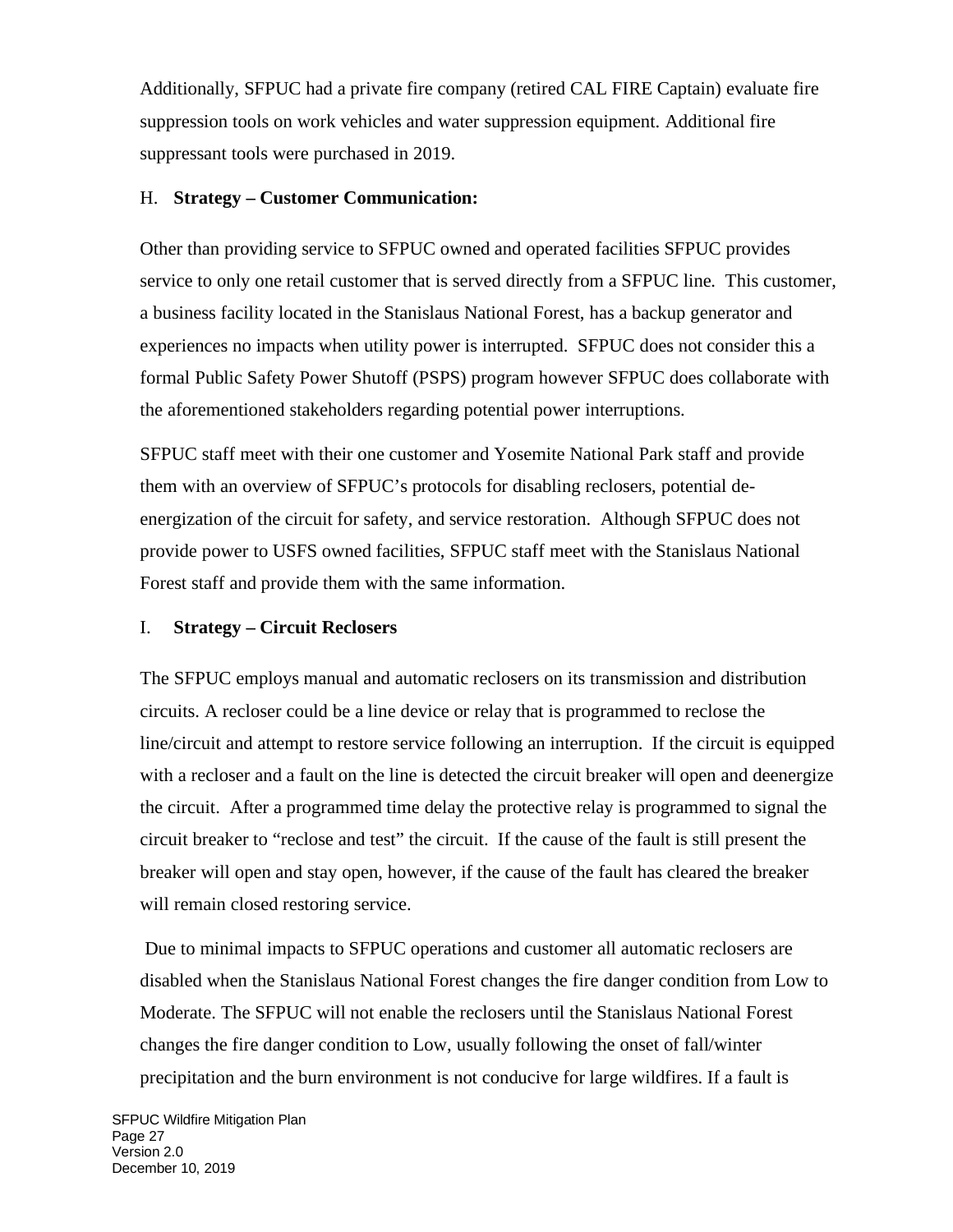experienced on a line, aerial and/or ground inspections will be performed before the lines are reenergized.

In 2019, the reclosers were disabled by June 5, and remained disabled until November 27, when fuel (vegetation) conditions improved following a period of wet weather and the burn environment was not conducive for large wildfires.

#### <span id="page-30-0"></span>J. **Strategy – De-energization**

During critical fire weather conditions, it may be necessary to deenergize SFPUC distribution and/or transmission circuits, within the HFTD, for public safety. SFPUC could deenergize a circuit(s) if requested by fire personnel; or if it is determined by SFPUC personnel that a combination of factors pose a significant risk to SFPUC facilities. Those risks could be one or a combination of factors, such as, high winds, low relative humidity, low fuel moisture, hot temperatures, etc., or per request of field personnel.

Due to minimal impact to SFPUC operations and customer, de-energization of circuits for safety is a strategy that SFPUC has chosen to use. SFPUC does not consider this a formal PSPS program however SFPUC does collaborate with the impacted stakeholders regarding potential power interruptions.

The distribution line feeding Sunol Valley Water Treatment Plant (SVWTP) and adjacent facilities may not be deenergized due to the criticality of the asset.

SFPUC staff developed an automated process for evaluating critical fire weather conditions and inform them if any transmission or distribution lines could be at risk and should be considered for de-energization. The automated process retrieves two indicators on an hourly basis:

- 1. Adjective Fire Danger Indices (e.g., moderate, high, very high). This information comes from the Mount Elizabeth weather station – product of the National Weather Service Weather Information Management System
- 2. Wind speed and maximum wind gust gridded forecasts
	- a. Obtained from High-Resolution Rapid Refresh Model
	- b. 3-km, hourly resolution, issued once per hour.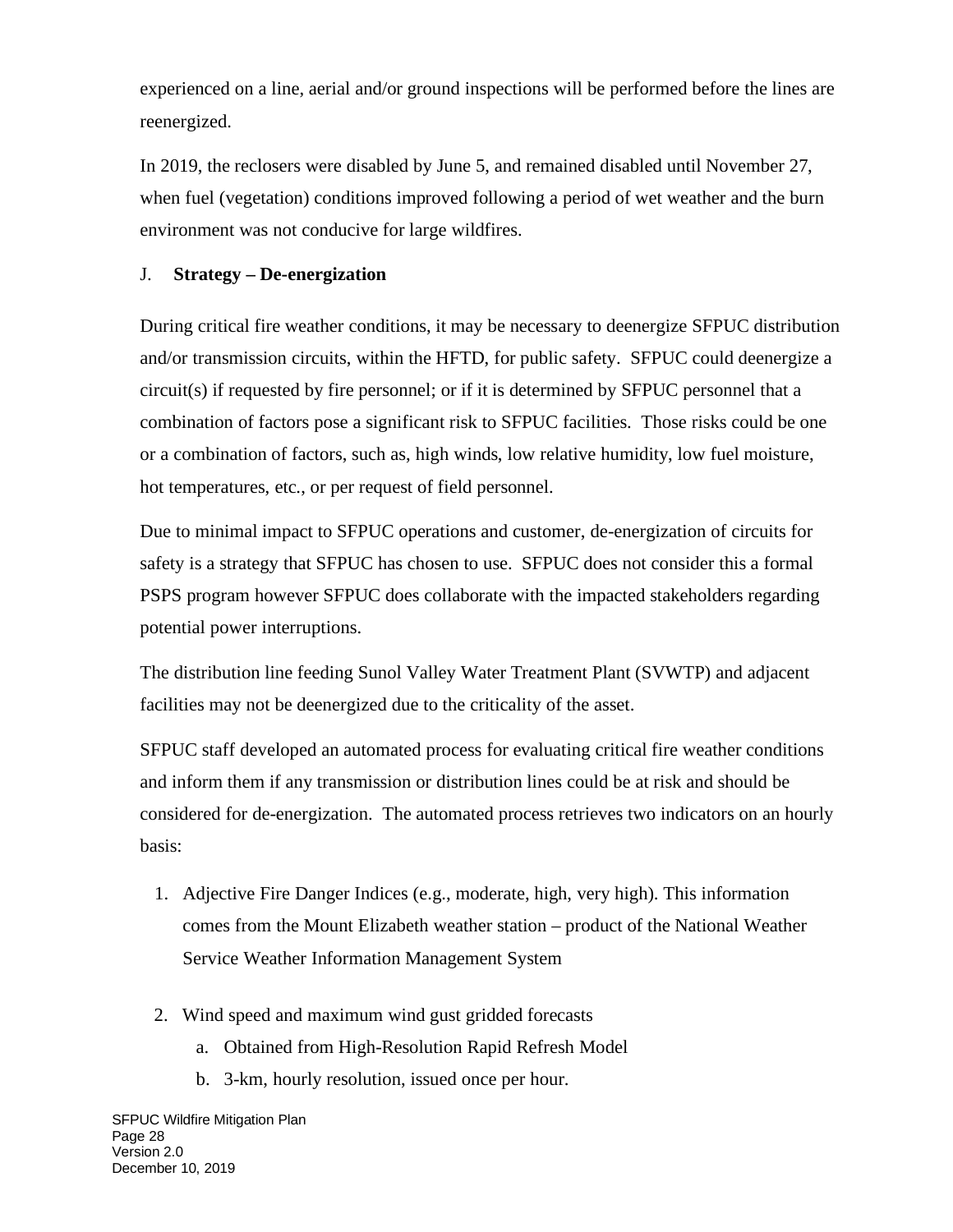The automated process produces a warning message issued to the Moccasin Primary Control Center, water operations, and HHW management. The thresholds that must be met to generate the message include:

- Wind speeds greater than 25 mph,
- Wind gusts greater than 45 mph.

SFPUC reviewed previous critical fire weather events in 2019 and de-energized our distribution lines for one event. Outage periods were as follows:

- October 26 through October 31 in the Bay Area; and
- October 26 through October 28 for high elevation distribution lines in the Sierras.

The lines were inspected, and no damage was found prior to re-energizing.

# <span id="page-31-0"></span>K. **Strategy – Service Restoration**

If a transmission or distribution line is de-energized for safety during critical fire weather conditions SFPUC personnel must conduct of full patrol of the line prior to re-energizing. When critical fire weather conditions improve (subside) and SFPUC leadership give approval to re-energize the line(s), SFPUC field personnel will conduct the line patrols via helicopter, vehicle, or on foot depending on weather conditions and access to facilities. Priority for patrols and restoration will be given to the transmission system first, followed by the distribution system.

The SFPUC maintains a contract task order with a helicopter service and can call on them to conduct aerial patrols. Using a helicopter for patrols significantly reduces the time required to complete a full patrol, provided weather conditions have improved enough for safe flight operations to take place.

Following a wildfire SFPUC will restore service when it is safe for personnel to access the damage areas. SFPUC will not access burn areas until the Agency Having Jurisdiction (i.e. Cal Fire, USFS, local fire agency, etc.) gives permission to enter to conduct damage assessment. Following a full damage assessment SFPUC will conduct repairs and restoration following established priority and restoration procedures.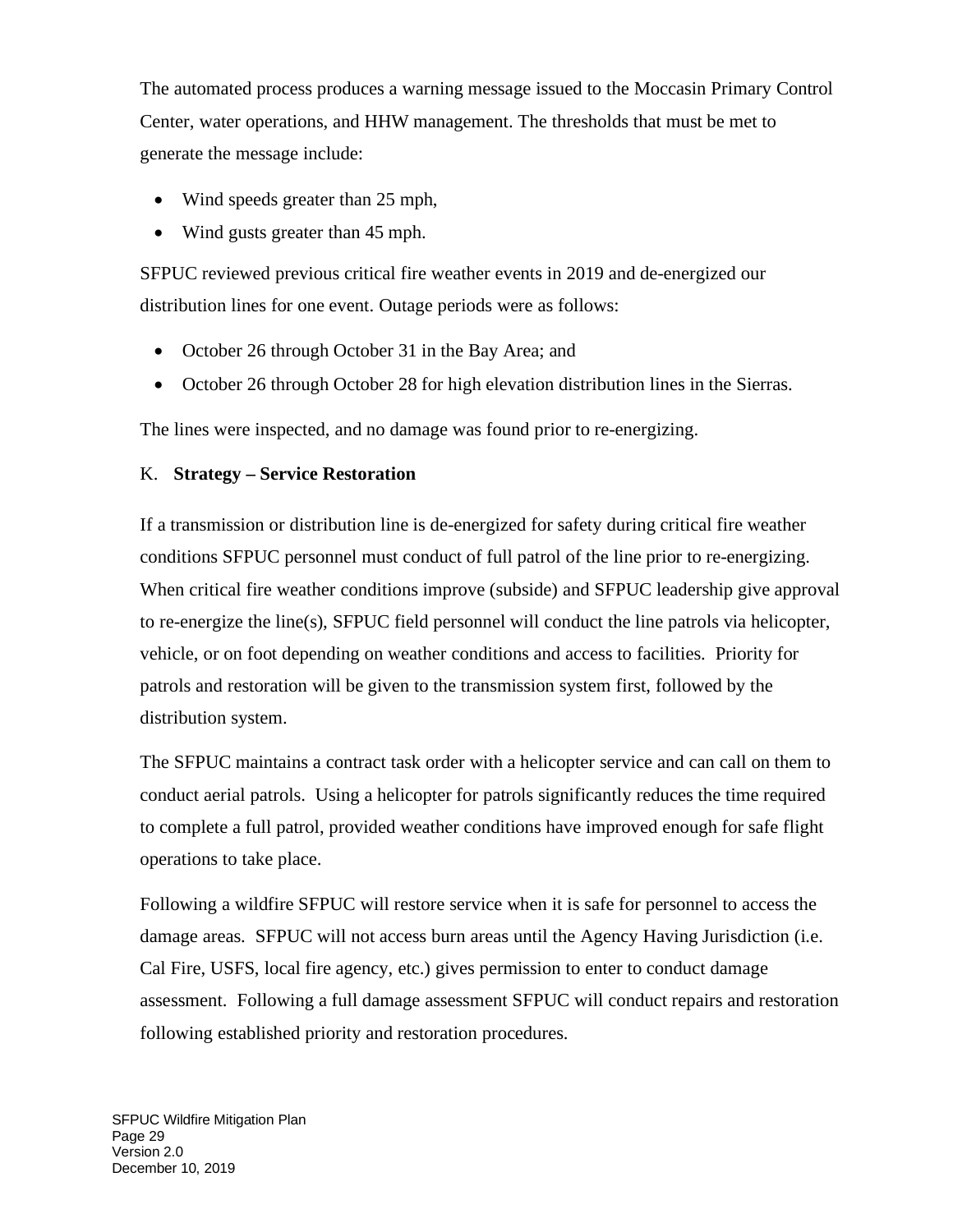#### <span id="page-32-1"></span><span id="page-32-0"></span>**6. EVALUATING THE PLAN**

#### A. **Metrics and Evaluation**

The SFPUC will track the following metrics to measure the performance and effectiveness of their WMP in reducing the risk of SFPUC facilities being the source or contributing source for the ignition of a catastrophic wildfire. The SFPUC prepared a Plan in 2019 with metrics and has updated those metrics for the Plan to be in place as of January 2020. Provided below are:

- 2019 Calendar Year: Metrics and Evaluation
- 2020 Calendar Year: Metrics

**2019:** The SFPUC established metrics in the 2019 Wildfire Mitigation Plan. The metrics provided in Table 5 are for calendar year 2019.

| <b>Metric</b> | <b>Metric Description</b>                                                     | <b>Incidents</b>                                                                     |
|---------------|-------------------------------------------------------------------------------|--------------------------------------------------------------------------------------|
|               | Reportable ignitions in HFTD associated with<br>electric overhead conductors. |                                                                                      |
| $\gamma$      | Vegetation clearance and inspections completed in<br>an HFT zone              | Complete (HHW verified<br>through a combination of aerial<br>and ground inspection). |
| 3             | Number of times a system is de-energized within<br>the HFTD                   |                                                                                      |

**Table 5: 2019 Metrics and Evaluation**

**2020:** The SFPUC has updated metrics for 2020. These metrics include:

- **Reportable Ignitions**: For purposes of this metric, fire ignition is defined as follows:
	- o An SFPUC facility was associated with the fire;
	- o The fire was self-propagating and of a material other than electrical and/or communication facilities;
	- o The resulting fire traveled greater than one linear meter from the ignition point; or
	- o The SFPUC has knowledge that the fire occurred.

In future Plans, the SFPUC will provide the number of electric facility caused fires that occurred and were less than 10 acres in size. Any electric facility caused fires greater than 10

acres will be individually described.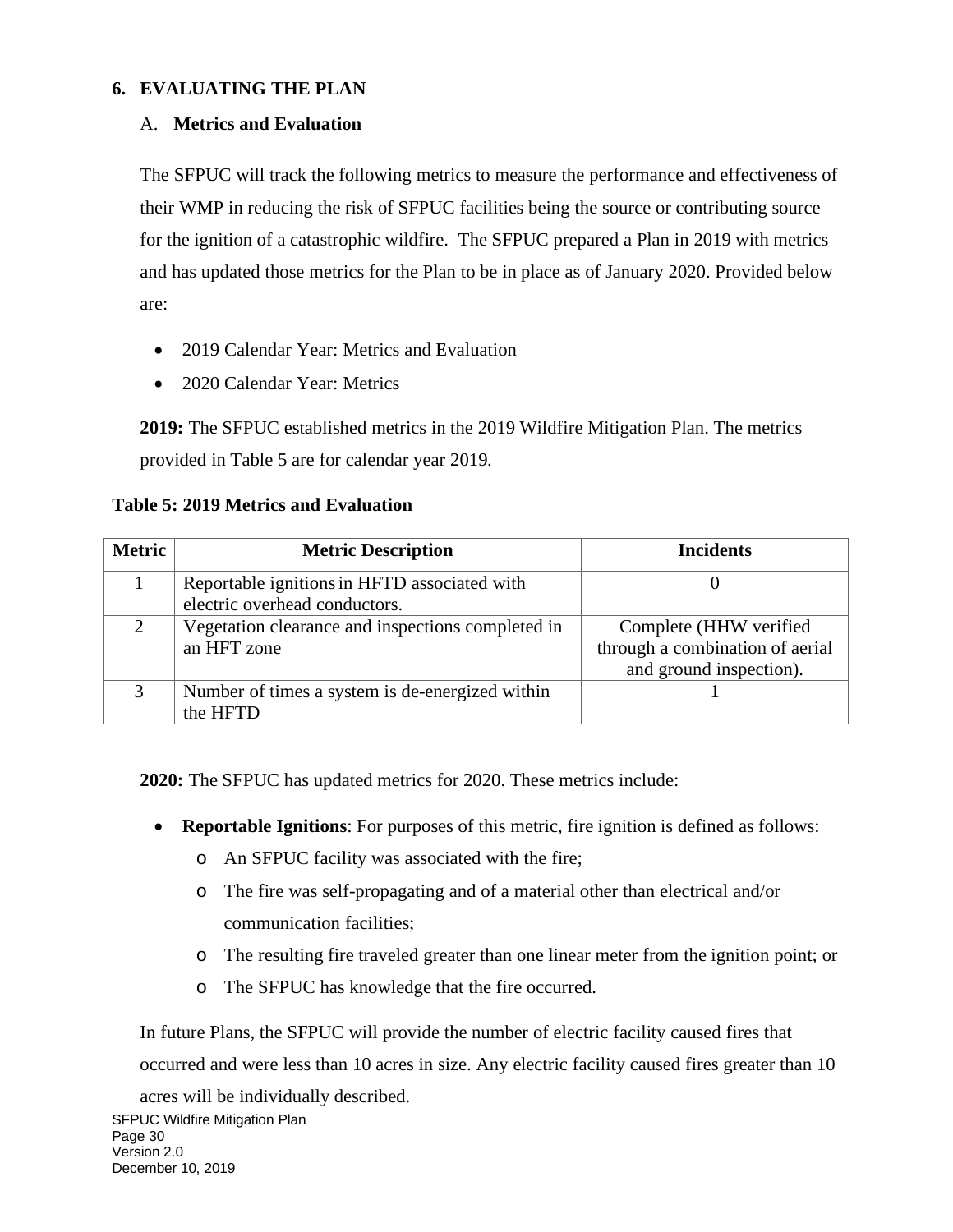• **Wires Down:** The second metric is the number of downed distribution and transmission wires. For purposes of this metric, a wires-down event includes any instance where an electric transmission or primary distribution conductor falls to the ground or onto a foreign object. The SFPUC will divide the wires down metric between wires down inside and outside of the HFTD.

The SFPUC will not normalize this metric by excluding unusual events, such as severe storms. Instead, the SFPUC will supplement this metric with a qualitative description of any such unusual events.

| <b>Metric</b> | <b>Metric Description</b>                                                        | 2019<br><b>Incidents</b> | 2020<br><b>Incidents</b> | 2021<br><b>Incidents</b> |
|---------------|----------------------------------------------------------------------------------|--------------------------|--------------------------|--------------------------|
|               | Reportable ignitions in the HFTD associated with<br>electric overhead conductors |                          |                          |                          |
| $\mathcal{D}$ | Vegetation clearance and inspections completed in a<br><b>HFTD</b>               | Complete                 |                          |                          |
| $\mathcal{R}$ | Number of times a system is de-energized within the<br><b>HFTD</b>               |                          |                          |                          |
| 4             | Wire down in HFTD                                                                | 1 <sup>1</sup>           |                          |                          |
|               | Wire down outside HFTD                                                           |                          |                          |                          |

#### **Table 6: 2020 Metrics and Evaluation**

<sup>1</sup> Line was deenergized for construction at a SFPUC substation at time of incident (February 2019).

#### <span id="page-33-0"></span>B. **Impact of Metrics on Plan**

In the initial years, the SFPUC anticipates that there will be relatively limited data gathered through these metrics. Therefore, it will be difficult to draw meaningful conclusions based on this data. Over time, as more data is collected, SFPUC will be able to identify areas of its operations that could be more at risk and inform the SFPUC on potential improvements to their plan.

# <span id="page-33-1"></span>C. **Monitoring and Auditing the Plan**

SFPUC staff will continuously monitor projects and metrics outlined in this WMP. It is anticipated that progress of hardening projects and data collected will inform SFPUC staff of

SFPUC Wildfire Mitigation Plan Page 31 system improvements and areas that need additional attention. SFPUC staff are committed to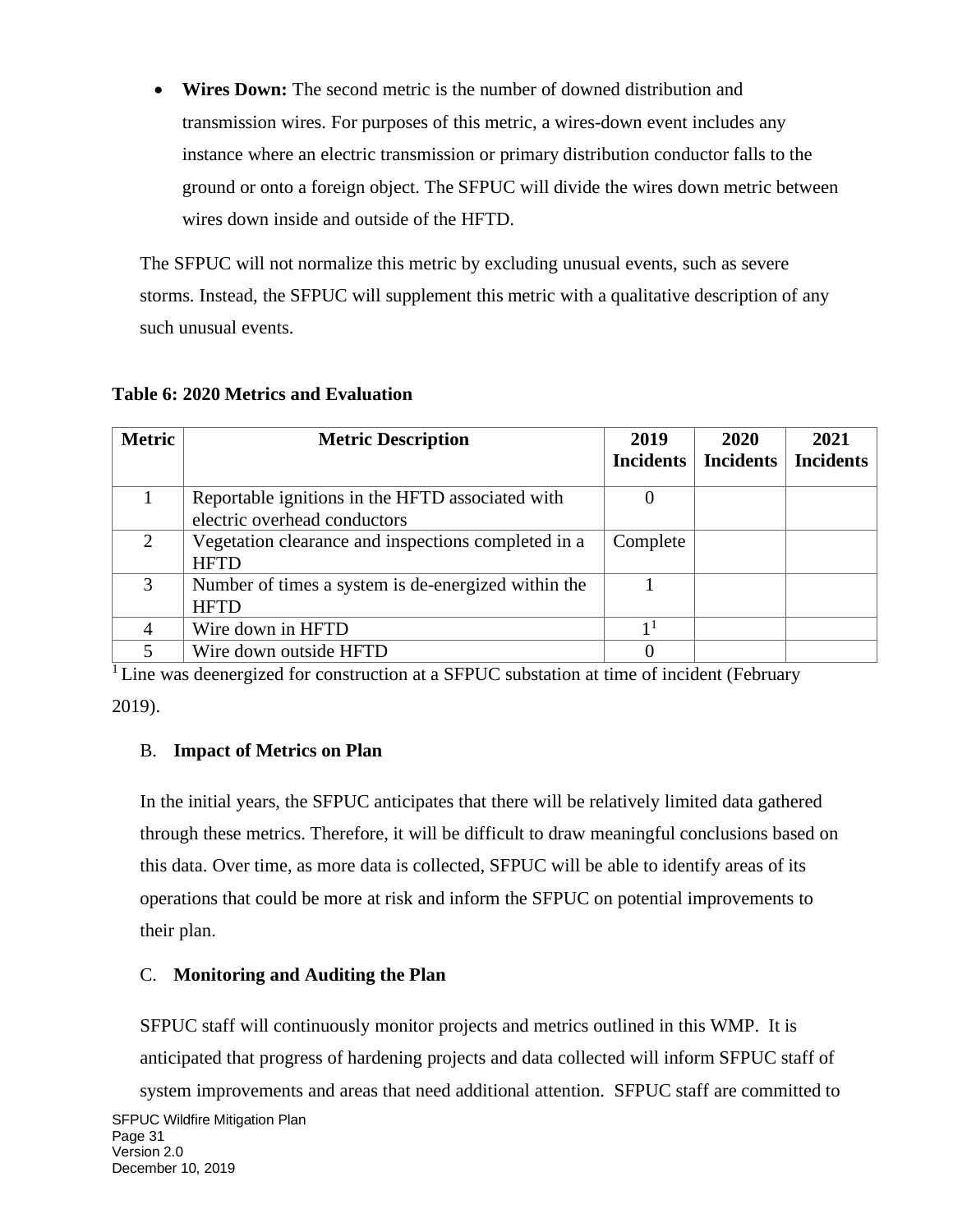providing safe and reliable power to the region and also reduce the risk that SFPUC facilities could be the source of ignition for a catastrophic wildfire.

This Plan is subject to review and approval by the Commission. The SFPUC staff will review, update, and present this plan to the Commission on an annual basis. Additionally, a qualified independent evaluator will present a report on this Plan to the SFPUC.

# <span id="page-34-0"></span>D. **Identifying and Correcting Deficiencies in the Plan**

The SFPUC is committed to making this Plan effective and robust. The SFPUC is also aware that identifying gaps and deficiencies in the Plan is a continuous process, which is learned through experience. Once identified, any gaps or deficiencies will be corrected.

The SFPUC understands that changes to the Plan could occur due to new policies, changes in strategies, changes in technology, or any overlooked areas. These may add gaps to the Plan, however these gaps should be identified and addressed during annual WMP updates.

The SFPUC will evaluate such gaps and determine a solution. Any such changes will be incorporated into the Plan and will be submitted to the Commission for review and consideration as a part of the annual review. Changes requiring additional funding or personnel will be submitted and are subject to approval through the CCSF biennial budget process.

# <span id="page-34-1"></span>E. **Monitoring the Effectiveness of the Plan**

The SFPUC strives for continuous improvement in their goal to reduce the risk of SFPUC facilities being the origin or contributing source for a catastrophic wildfire. The SFPUC will continuously monitor and evaluate the wildfire mitigation efforts described in this WMP and pursue improvements in their ongoing goal of providing safe and reliable power to the region.

# <span id="page-34-2"></span>**7. INDEPENDENT EVALUATOR**

PUC § 8387(c) requires the SFPUC to contract with a qualified independent evaluator, with experience in assessing the safe operation of electrical infrastructure, to review and assess the comprehensiveness of this WMP. The independent evaluator must issue a report that is